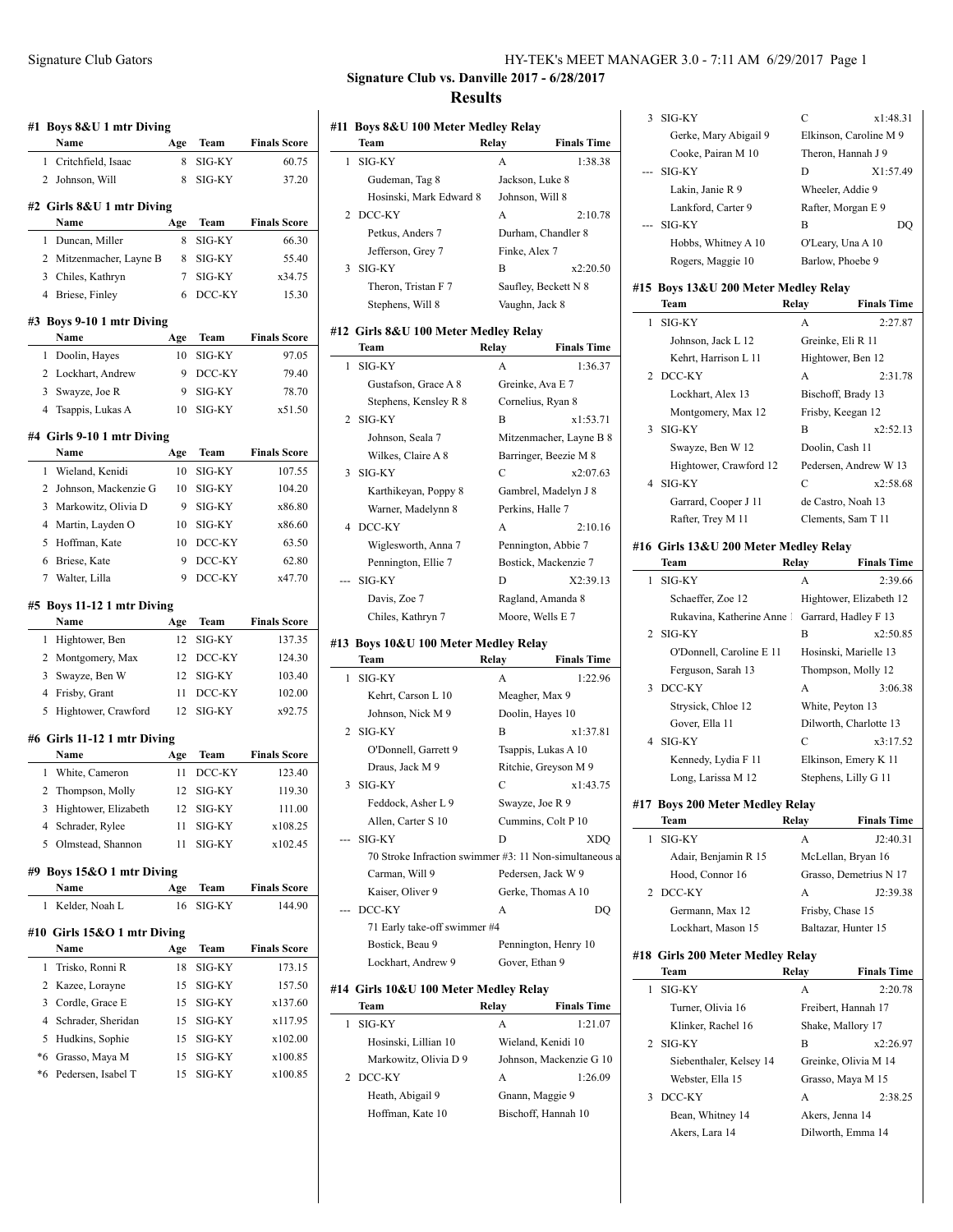# **(#18 Girls 200 Meter Medley Relay)** 4 SIG-KY C x2:51.65 Hudkins, Sophie 15 Pedersen, Isabel T 15 Cordle, Grace E 15 Schrader, Sheridan 15 **#19 Boys 6&U 25 Meter Free Name Age Team Finals Time** 1 Draus, Andrew C 6 SIG-KY 27.00 2 Rafter, Payton 5 SIG-KY 29.23 3 Mitzenmacher, Bennett 6 SIG-KY x30.28 4 Noltemeyer, Jackson 6 DCC-KY 31.34 5 Kerbaugh, Wolfe 6 DCC-KY 42.62 6 Giles, Sammy 6 SIG-KY x47.68 --- Warner, Henry 6 SIG-KY X31.53 --- Warner, Benjamin 6 SIG-KY X33.72 --- Smithwick, Cash 5 SIG-KY X35.31 --- Marshall, Cooper 6 SIG-KY X35.78 --- Dunningan, Levi 6 SIG-KY X36.18 --- O'Leary, Eamonn 6 SIG-KY X36.56 --- Malhouitre, Nolan W 5 SIG-KY X46.43 --- Lakin, Desmond P 6 SIG-KY X47.06 --- Dineen, Owen B 4 SIG-KY X52.25 --- Doolin, Vin 5 SIG-KY X1:05.85 --- Dickerson, Tucker 4 SIG-KY X1:18.03 --- Black, Conor 6 SIG-KY XDQ 69 Pulling on lane line --- Lawson, Quinn 6 SIG-KY XDQ 60 False start **#20 Girls 6&U 25 Meter Free**

|     | Name                   | Age | Team   | <b>Finals Time</b> |
|-----|------------------------|-----|--------|--------------------|
| 1   | Jackson, Hadley        | 5   | SIG-KY | 29.10              |
| 2   | Barringer, Caroline    | 6   | SIG-KY | 31.62              |
| 3   | Briese, Finley         | 6   | DCC-KY | 31.72              |
| 4   | Gover, Edie            | 6   | DCC-KY | 32.10              |
| 5   | Sampson, Harper K      | 6   | SIG-KY | x32.77             |
| 6   | Germann, Adeline       | 6   | DCC-KY | x35.06             |
| 7   | Turpen, Rhodes         | 6   | DCC-KY | x1:29.21           |
| --- | Schnabel, Elan         | 6   | SIG-KY | X30.53             |
| --- | Kaiser, Adair          | 5   | SIG-KY | X30.91             |
| --- | Crawford, Ellie        | 6   | SIG-KY | X33.06             |
| --- | Lankford, Caroline C   | 6   | SIG-KY | X33.99             |
| --- | McGee, Harper          | 6   | SIG-KY | X34.18             |
| --- | Meagher, Clara         | 6   | SIG-KY | X34.25             |
| --- | Krift, Madison A       | 6   | SIG-KY | X38.54             |
| --- | Gambrel, Kennedy       | 6   | SIG-KY | X38.63             |
| --- | Hill, Blair            | 6   | SIG-KY | X40.47             |
| --- | Guckenberger, Parker A | 6   | SIG-KY | X40.72             |
| --- | Johnson, Alessia C     | 5   | SIG-KY | X41.59             |
| --- | Hoffman, Becca         | 4   | DCC-KY | X41.75             |
| --- | Ritchie, Hadley        | 6   | SIG-KY | X42.90             |
|     | --- Wiglesworth, Ellie | 4   | DCC-KY | X47.66             |
| --- | Hughes, Ella G         | 6   | SIG-KY | X47.94             |
| --- | Breault, Lizzie        | 6   | SIG-KY | X48.87             |
| --- | Steckler, Dylan G      | 5   | SIG-KY | X49.63             |
| --- | Ray, Caroline          | 6   | SIG-KY | X50.25             |
|     | --- Vaughn, Stella L   | 5   | SIG-KY | X52.35             |
|     |                        |     |        |                    |

# **Signature Club vs. Danville 2017 - 6/28/2017 Results**

|            | Karthikeyan, Reed                | 6      | SIG-KY           | X52.94               |
|------------|----------------------------------|--------|------------------|----------------------|
| ---        | Piatt, Elliott E                 | 5      | SIG-KY           | X53.59               |
| ---        | Moore, Carys E                   | 5      | SIG-KY           | X56.90               |
| ---        | Dearborn, Celia Jane             | 4      | SIG-KY           | X1:03.82             |
| ---        | Hosinski, Julia                  | 4      | SIG-KY           | X1:08.10             |
| ---        | Hardt, Emme J                    | 6      | SIG-KY           | X1:28.59             |
| ---        | Ray, Madeline                    | 6      | SIG-KY           | <b>XDQ</b>           |
|            | 60 False start                   |        |                  |                      |
|            |                                  |        |                  |                      |
| #21        | Boys 7-8 25 Meter Free<br>Name   | Age    | Team             | <b>Finals Time</b>   |
| 1          | Hosinski, Mark Edward            | 8      | SIG-KY           | 19.47                |
| 2          | Petkus, Anders                   | 7      | DCC-KY           | J23.84               |
| 3          | Jackson, Luke                    | 8      | SIG-KY           | J21.16               |
| 4          | Jefferson, Grey                  | 7      | DCC-KY           | 24.10                |
| 5          | Gudeman, Tag                     | 8      | SIG-KY           | x24.67               |
| 6          | Finke, Alex                      | 7      | DCC-KY           | x31.72               |
| 7          | Giles, Benton                    | 7      | SIG-KY           | x41.94               |
| ---        | Johnson, Will                    | 8      | SIG-KY           | X21.50               |
| ---        | Anderson, Rigdon T               | 8      | SIG-KY           | X23.13               |
| ---        | Vaughn, Jack                     | 8      | SIG-KY           | X23.93               |
| ---        | Stephens, Will                   | 8      | SIG-KY           | X25.68               |
| ---        | Chiles, Henry                    | 7      | SIG-KY           | X27.63               |
| ---        | Morita, Jake                     | 7      | SIG-KY           | X28.54               |
| ---        | Smithwick, Collin G              | 8      | SIG-KY           | X29.53               |
| ---        | Saufley, Beckett N               | 8      | SIG-KY           | X29.81               |
| ---        | Dearborn, Lucian                 | 8      | SIG-KY           | X30.00               |
| ---        | Theron, Tristan F                | 7      | SIG-KY           | X30.03               |
| ---        | Critchfield, Faegan              | 8      | SIG-KY           | X31.25               |
| ---        | Webster, Nate                    | 7      | SIG-KY           | X31.59               |
| ---        | Durham, Chandler                 | 8      | DCC-KY           | X31.78               |
| ---        | Bargo, Bennett                   | 8      | SIG-KY           | X31.87               |
| ---        | Rogers, Preston R                | 8      | SIG-KY           | X32.66               |
| ---        | Feddock, Anderson R              | 7      | SIG-KY           | X33.75               |
| ---        | Bargo, Jack C                    | 7      | SIG-KY           | X35.03               |
| ---        | Malhouitre, Nicholas A           | 7      | SIG-KY           | X36.87               |
| ---        | Wilmes, Thomas                   | 7      | SIG-KY           | X37.63               |
|            | Dilworth, Charlie                | 7      | DCC-KY           | X37.63               |
| ---<br>--- | Morgan, Nathan                   | 7      | SIG-KY           | X43.13               |
|            |                                  |        |                  |                      |
| ---        | Rufi, Hudson A<br>Wilson, Drew W | 7<br>7 | SIG-KY<br>SIG-KY | X52.49<br><b>XDQ</b> |
|            | 69 Pulling on lane line          |        |                  |                      |
|            |                                  |        |                  |                      |
|            | #22 Girls 7-8 25 Meter Free      |        |                  |                      |
|            | Name                             | Age    | Team             | <b>Finals Time</b>   |
| 1          | Stephens, Kensley R              | 8      | SIG-KY           | 20.19                |
| $*2$       | Pennington, Ellie                | 7      | DCC-KY           | 21.60                |
| *2         | Greinke, Ava E                   | 7      | SIG-KY           | J21.83               |
| 3          | Cornelius, Ryan                  | 8      | SIG-KY           | x21.78               |
| 5          | Pennington, Abbie                | 7      | DCC-KY           | 23.22                |
| 6          | Bostick, Mackenzie               | 7      | DCC-KY           | x29.59               |
| ---        | Gambrel, Madelyn J               | 8      | SIG-KY           | X21.85               |
| $-1$       | Gustafson, Grace A               | 8      | SIG-KY           | X22.41               |
|            | --- Barringer, Beezie M          | 8      | SIG-KY           | X22.91               |
|            | Wilkes, Claire A                 | 8      | SIG-KY           | X22.99               |
|            | Baxter, Callaway                 | 8      | SIG-KY           | X23.12               |
|            | Ragland, Amanda                  | 8      | SIG-KY           | X23.25               |
|            | Mitzenmacher, Layne B            | 8      | SIG-KY           | X23.85               |

| $---$                                                                                                                                                                                                                                                                                                                                                                                                                                                                      | Clements, Stella                 | 7      | SIG-KY           | X24.46             |
|----------------------------------------------------------------------------------------------------------------------------------------------------------------------------------------------------------------------------------------------------------------------------------------------------------------------------------------------------------------------------------------------------------------------------------------------------------------------------|----------------------------------|--------|------------------|--------------------|
|                                                                                                                                                                                                                                                                                                                                                                                                                                                                            | Meyer, Lilly G                   | 8      | SIG-KY           | X25.67             |
| ---                                                                                                                                                                                                                                                                                                                                                                                                                                                                        | Allen, Caroline E                | 8      | SIG-KY           | X26.19             |
| ---                                                                                                                                                                                                                                                                                                                                                                                                                                                                        | Hardt, Maggie                    | 8      | SIG-KY           | X26.87             |
| ---                                                                                                                                                                                                                                                                                                                                                                                                                                                                        | Warner, Madelynn                 | 8      | SIG-KY           | X26.91             |
| ---                                                                                                                                                                                                                                                                                                                                                                                                                                                                        | Marshall, Campbell               | 8      | SIG-KY           | X27.59             |
| ---                                                                                                                                                                                                                                                                                                                                                                                                                                                                        | Johnson, Seala                   | 7      | SIG-KY           | X27.59             |
| $\cdots$                                                                                                                                                                                                                                                                                                                                                                                                                                                                   | Hill, Maggie L                   | 7      | SIG-KY           | X27.97             |
| ---                                                                                                                                                                                                                                                                                                                                                                                                                                                                        | Wiglesworth, Anna                | 7      | DCC-KY           | X29.07             |
|                                                                                                                                                                                                                                                                                                                                                                                                                                                                            | --- George, Grace                | 7      | SIG-KY           | X29.56             |
| ---                                                                                                                                                                                                                                                                                                                                                                                                                                                                        | Breault, Chesley                 | 8      | SIG-KY           | X29.63             |
| $\cdots$                                                                                                                                                                                                                                                                                                                                                                                                                                                                   | Adair, Ainsley                   | 7      | SIG-KY           | X30.19             |
| $---$                                                                                                                                                                                                                                                                                                                                                                                                                                                                      | Wilkes, Ivy                      | 7      | SIG-KY           | X30.33             |
| ---                                                                                                                                                                                                                                                                                                                                                                                                                                                                        | Perkins, Halle                   | 7      | SIG-KY           | X32.29             |
| ---                                                                                                                                                                                                                                                                                                                                                                                                                                                                        | Howell, Harper                   | 7      | SIG-KY           | X32.43             |
| ---                                                                                                                                                                                                                                                                                                                                                                                                                                                                        | Chiles, Kathryn                  | 7      | SIG-KY           | X32.43             |
| ---                                                                                                                                                                                                                                                                                                                                                                                                                                                                        | Mannella, Gia                    | 7      | SIG-KY           | X33.41             |
| ---                                                                                                                                                                                                                                                                                                                                                                                                                                                                        | Morgan, Anneliese                | 8      | SIG-KY           | X35.63             |
| $\frac{1}{2} \left( \frac{1}{2} \right) \left( \frac{1}{2} \right) \left( \frac{1}{2} \right) \left( \frac{1}{2} \right) \left( \frac{1}{2} \right) \left( \frac{1}{2} \right) \left( \frac{1}{2} \right) \left( \frac{1}{2} \right) \left( \frac{1}{2} \right) \left( \frac{1}{2} \right) \left( \frac{1}{2} \right) \left( \frac{1}{2} \right) \left( \frac{1}{2} \right) \left( \frac{1}{2} \right) \left( \frac{1}{2} \right) \left( \frac{1}{2} \right) \left( \frac$ | Moore, Wells E                   | 7      | SIG-KY           | X35.78             |
| ---                                                                                                                                                                                                                                                                                                                                                                                                                                                                        | Clark, Catherine E               | 7      | SIG-KY           | X36.16             |
| ---                                                                                                                                                                                                                                                                                                                                                                                                                                                                        | Heath, Miriam                    | 7      | DCC-KY           | X36.40             |
| $\overline{a}$                                                                                                                                                                                                                                                                                                                                                                                                                                                             | Gnann, Ellen                     | 7      | DCC-KY           | X36.50             |
| ---                                                                                                                                                                                                                                                                                                                                                                                                                                                                        | Karthikeyan, Poppy               | 8      | SIG-KY           | X36.53             |
| ---                                                                                                                                                                                                                                                                                                                                                                                                                                                                        | Davis, Zoe                       | 7      | SIG-KY           | X40.69             |
| $\overline{a}$                                                                                                                                                                                                                                                                                                                                                                                                                                                             | Duncan, Miller                   | 8      | SIG-KY           | <b>XDO</b>         |
|                                                                                                                                                                                                                                                                                                                                                                                                                                                                            | 60 False start                   |        |                  |                    |
| ---                                                                                                                                                                                                                                                                                                                                                                                                                                                                        | Hudkins, Harper                  | 8      | SIG-KY           | XDQ                |
|                                                                                                                                                                                                                                                                                                                                                                                                                                                                            | 60 False start                   |        |                  |                    |
|                                                                                                                                                                                                                                                                                                                                                                                                                                                                            |                                  |        |                  |                    |
|                                                                                                                                                                                                                                                                                                                                                                                                                                                                            | #23 Boys 9-10 25 Meter Free      |        |                  |                    |
|                                                                                                                                                                                                                                                                                                                                                                                                                                                                            | Name                             | Age    | Team             | <b>Finals Time</b> |
| 1                                                                                                                                                                                                                                                                                                                                                                                                                                                                          | Johnson, Nick M                  | 9      | SIG-KY           | 15.40              |
| 2                                                                                                                                                                                                                                                                                                                                                                                                                                                                          | Gover, Ethan                     | 9      | DCC-KY           | 16.53              |
| 3                                                                                                                                                                                                                                                                                                                                                                                                                                                                          | Kehrt, Carson L                  | 10     | SIG-KY           | 16.82              |
| 4                                                                                                                                                                                                                                                                                                                                                                                                                                                                          | Lockhart, Andrew                 | 9      | DCC-KY           | 17.59              |
| 5                                                                                                                                                                                                                                                                                                                                                                                                                                                                          | Bostick, Beau                    | 9      | DCC-KY           | x18.87             |
| 6                                                                                                                                                                                                                                                                                                                                                                                                                                                                          | Meagher, Max                     | 9      | SIG-KY           | x18.98             |
| 7                                                                                                                                                                                                                                                                                                                                                                                                                                                                          | Dilworth, Spencer                | 10     | DCC-KY           | x23.53             |
| ---                                                                                                                                                                                                                                                                                                                                                                                                                                                                        | O'Donnell, Garrett               | 9      | SIG-KY           | X18.37             |
| ---                                                                                                                                                                                                                                                                                                                                                                                                                                                                        | Doolin, Hayes                    | 10     | SIG-KY           | X18.47             |
|                                                                                                                                                                                                                                                                                                                                                                                                                                                                            | Pennington, Henry                | 10     | DCC-KY           | X19.31             |
| ---                                                                                                                                                                                                                                                                                                                                                                                                                                                                        | Feddock, Asher L                 | 9      | SIG-KY           | X19.75             |
| ---                                                                                                                                                                                                                                                                                                                                                                                                                                                                        | Ritchie, Greyson M               | 9      | SIG-KY           | X20.03             |
| ---                                                                                                                                                                                                                                                                                                                                                                                                                                                                        | Allen, Carter S                  | 10     | SIG-KY           | X20.35             |
| ---                                                                                                                                                                                                                                                                                                                                                                                                                                                                        | Draus, Jack M                    | 9      | SIG-KY           | X20.59             |
| ---                                                                                                                                                                                                                                                                                                                                                                                                                                                                        | Cummins, Colt P                  | 10     | SIG-KY           | X21.61             |
|                                                                                                                                                                                                                                                                                                                                                                                                                                                                            | Swayze, Joe R                    | 9      | SIG-KY           | X22.12             |
| ---                                                                                                                                                                                                                                                                                                                                                                                                                                                                        | McNee, Connor                    | 10     | SIG-KY           | X22.53             |
| ---                                                                                                                                                                                                                                                                                                                                                                                                                                                                        | Tsappis, Lukas A                 | 10     | SIG-KY           | X23.37             |
| ---                                                                                                                                                                                                                                                                                                                                                                                                                                                                        | Finke, Sam                       | 9      | DCC-KY           | X23.72             |
| ---                                                                                                                                                                                                                                                                                                                                                                                                                                                                        | Ridge, Thomas D                  | 9      | SIG-KY           | X25.00             |
| ---                                                                                                                                                                                                                                                                                                                                                                                                                                                                        | Kaiser, Oliver                   | 9      | SIG-KY           | X25.00             |
| ---                                                                                                                                                                                                                                                                                                                                                                                                                                                                        | Gerke, Thomas A                  | 10     | SIG-KY           | X26.09             |
| ---                                                                                                                                                                                                                                                                                                                                                                                                                                                                        | McGee, Max                       | 9      | SIG-KY           | X27.11             |
| ---                                                                                                                                                                                                                                                                                                                                                                                                                                                                        | Carman, Will                     | 9      | SIG-KY           | X27.90             |
| ---<br>---                                                                                                                                                                                                                                                                                                                                                                                                                                                                 | Tabor, Reese<br>Pedersen, Jack W | 9<br>9 | SIG-KY<br>SIG-KY | X28.28<br>X29.69   |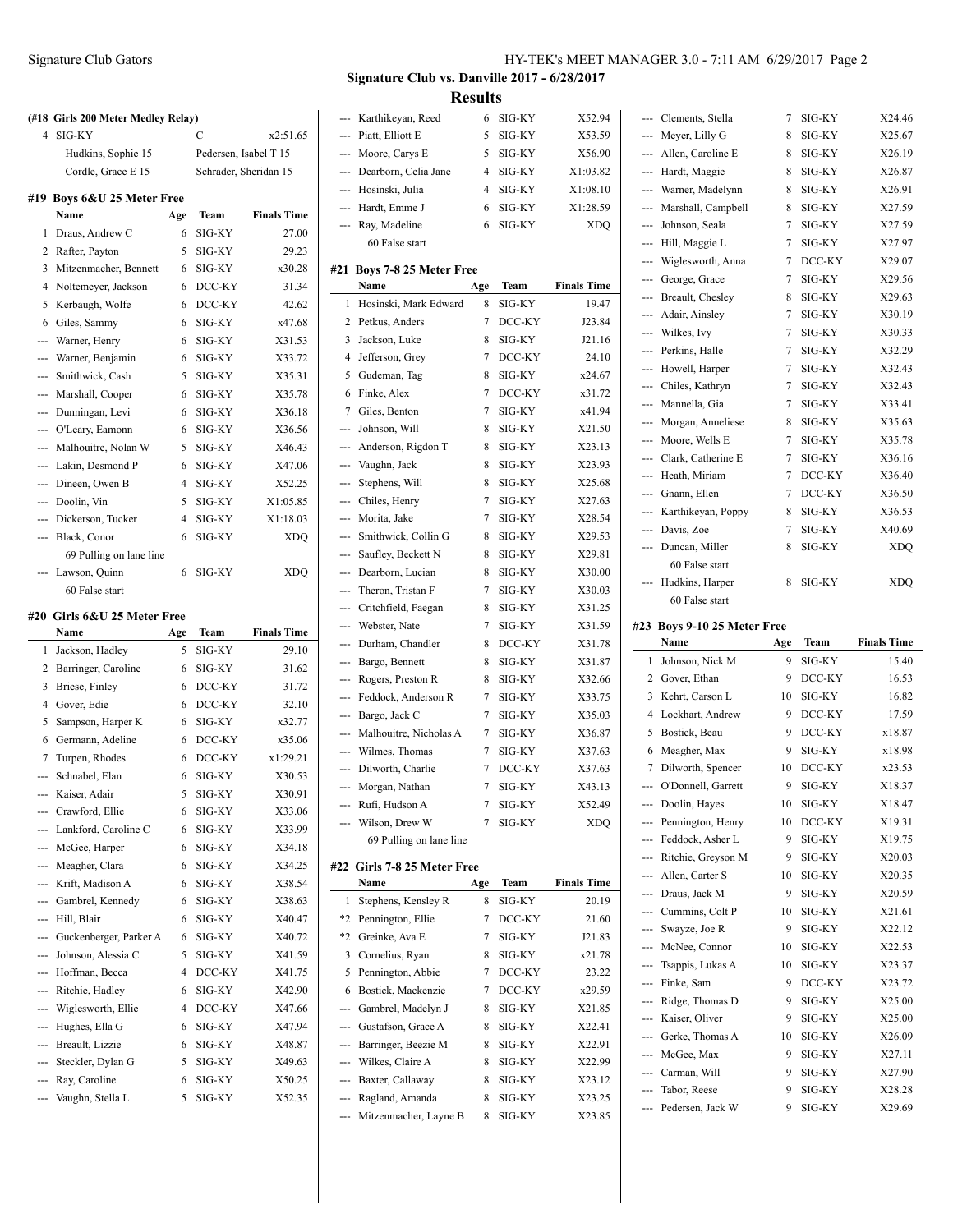|              | #24  Girls 9-10 25 Meter Free<br>Name | Age      | Team             | <b>Finals Time</b> |
|--------------|---------------------------------------|----------|------------------|--------------------|
| 1            | Hosinski, Lillian                     | 10       | SIG-KY           | 15.31              |
| 2            | Hoffman, Kate                         | 10       | DCC-KY           | 15.87              |
| 3            | Bischoff, Hannah                      | 10       | DCC-KY           | 17.13              |
| 4            | Gnann, Maggie                         | 9        | DCC-KY           | x18.31             |
| 5            | Johnson, Mackenzie G                  | 10       | SIG-KY           | 18.69              |
| 6            | Markowitz, Olivia D                   | 9        | SIG-KY           | x18.97             |
| ---          | Wieland, Kenidi                       | 10       | SIG-KY           | X16.15             |
| ---          | Heath, Abigail                        | 9        | DCC-KY           | X19.25             |
| ---          | Rogers, Maggie                        | 10       | SIG-KY           | X19.78             |
| ---          | Theron, Hannah J                      | 9        | SIG-KY           | X22.31             |
| ---          | Barlow, Phoebe                        | 9        | SIG-KY           | X22.36             |
| ---          | Briese, Kate                          | 9        | DCC-KY           | X22.50             |
| ---          | Cooke, Pairan M                       | 10       | SIG-KY           | X23.90             |
| ---          | Lankford, Carter                      | 9        | SIG-KY           | X23.90             |
|              | Hobbs, Whitney A                      | 10       | SIG-KY           | X24.18             |
| ---          | Wheeler, Addie                        | 9        | SIG-KY           | X24.31             |
| ---          | O'Leary, Una A                        | 10       | SIG-KY           | X24.68             |
| ---          | McMann, Ellie                         | 10       | DCC-KY           | X25.12             |
| ---          | Rafter, Morgan E                      | 9        | SIG-KY           | X25.56             |
| ---          | Elkinson, Caroline M                  | 9        | SIG-KY           | X27.72             |
| ---          | Davis, Jayda L                        | 10       | SIG-KY           | X29.19             |
| ---          | Gerke, Mary Abigail                   | 9        | SIG-KY           | X30.03             |
| ---          | Lakin, Janie R                        | 9        | SIG-KY           | X31.47             |
|              |                                       |          |                  |                    |
| #25          | <b>Boys 11-12 50 Meter Free</b>       |          |                  |                    |
|              |                                       |          |                  |                    |
|              | Name                                  | Age      | Team             | <b>Finals Time</b> |
| 1            | Johnson, Jack L                       | 12       | SIG-KY           | 29.12              |
| 2            | Montgomery, Max                       | 12       | DCC-KY           | 29.13              |
| 3            | Kehrt, Harrison L                     | 11       | SIG-KY           | 32.21              |
| 4            | Hightower, Ben                        | 12       | SIG-KY           | x34.93             |
| 5            | Frisby, Keegan                        | 12       | DCC-KY           | 39.25              |
| 6            | Germann, Max                          | 12       | DCC-KY           | x42.84             |
| ---          | Doolin, Cash                          | 11       | SIG-KY           | X35.19             |
| ---          | Greinke, Eli R                        | 11       | SIG-KY           | X36.87             |
| ---          | Hightower, Crawford                   | 12       | SIG-KY           | X37.25             |
|              | --- Clements, Sam T                   | 11       | SIG-KY           | X38.41             |
|              | Felix, Jacob                          | 12       | SIG-KY           | X38.41             |
|              | Swayze, Ben W                         | 12       | SIG-KY           | X38.50             |
| --           | Garrard, Cooper J                     | 11       | SIG-KY           | X39.39             |
| ---          | Vaughn, Henry                         | 12       | SIG-KY           | X39.97             |
| ---          | Rafter, Trey M                        | 11       | SIG-KY           | X40.25             |
| ---          | Bostick, Cannon                       | 11       | DCC-KY           | X46.53             |
| #26          | Girls 11-12 50 Meter Free             |          |                  |                    |
|              | Name                                  | Age      | Team             | <b>Finals Time</b> |
| $\mathbf{1}$ | Hightower, Elizabeth                  | 12       | SIG-KY           | 34.19              |
| 2            | Gover, Ella                           | 11       | DCC-KY           | 35.19              |
| 3            | Thompson, Molly                       | 12       | SIG-KY           | 36.19              |
| 4            | O'Donnell, Caroline E                 | 11       | SIG-KY           | x37.73             |
| 5            | Strysick, Chloe                       | 12       | DCC-KY           | 39.12              |
| 6            | Gnann, Abigail<br>Schaeffer, Zoe      | 11<br>12 | DCC-KY<br>SIG-KY | x43.19<br>X34.15   |

--- Long, Larissa M 12 SIG-KY X41.19 --- Elkinson, Emery K 11 SIG-KY X41.21 --- Cooke, Ellie 12 SIG-KY X41.84

# Signature Club Gators HY-TEK's MEET MANAGER 3.0 - 7:11 AM 6/29/2017 Page 3

**Signature Club vs. Danville 2017 - 6/28/2017 Results**

| --- | Weaver, Maggie S                     | 12  | SIG-KY | X43.72             |
|-----|--------------------------------------|-----|--------|--------------------|
| --- | Kennedy, Lydia F                     | 11  | SIG-KY | X44.09             |
|     | Long, Emma K                         | 12  | SIG-KY | X45.00             |
|     | Stephens, Lilly G                    | 11  | SIG-KY | X45.59             |
| --- | Harkins, Tori V                      | 11  | SIG-KY | X46.81             |
| --- | Nowlin, Lucy G                       | 11  | SIG-KY | X46.90             |
| --- | McLellan, Ashley                     | 12  | SIG-KY | X46.94             |
| --- | White, Cameron                       | 11  | DCC-KY | X47.16             |
| --- | Tabor, Emily                         | 11  | SIG-KY | X48.94             |
| --- | Funkhouser, Maddy                    | 11  | DCC-KY | X52.69             |
| --- | Cordle, Jane E                       | 11  | SIG-KY | X55.22             |
|     |                                      |     |        |                    |
|     | #27 Boys 13-14 50 Meter Free<br>Name | Age | Team   | <b>Finals Time</b> |
| 1   | Lockhart, Alex                       | 13  | DCC-KY | 33.35              |
| 2   | Bischoff, Brady                      | 13  | DCC-KY | 34.34              |
| 3   | Pedersen, Andrew W                   | 13  | SIG-KY | 36.25              |
| 4   | Dilworth, Jack                       | 14  | DCC-KY | x37.22             |
| 5   | de Castro, Noah                      | 13  | SIG-KY | 39.47              |
|     |                                      |     |        |                    |
| #28 | Girls 13-14 50 Meter Free            |     |        |                    |
|     | Name                                 | Age | Team   | <b>Finals Time</b> |
| 1   | Siebenthaler, Kelsey                 | 14  | SIG-KY | 30.93              |
| 2   | Akers, Lara                          | 14  | DCC-KY | 31.88              |
| 3   | Bean, Whitney                        | 14  | DCC-KY | 32.84              |
| 4   | Garrard, Hadley F                    | 13  | SIG-KY | 32.91              |
| 5   | Greinke, Olivia M                    | 14  | SIG-KY | x32.94             |
| 6   | Akers, Jenna                         | 14  | DCC-KY | x33.00             |
| --- | Rukavina, Katherine Ann              | 13  | SIG-KY | X33.10             |
| --- | Ferguson, Sarah                      | 13  | SIG-KY | X35.84             |
| --- | Hosinski, Marielle                   | 13  | SIG-KY | X37.47             |
| --- | Ridge, Maddy V                       | 13  | SIG-KY | X38.44             |
| --- | White, Peyton                        | 13  | DCC-KY | X41.84             |
| --- | Adair, Emmy Kay                      | 13  | SIG-KY | X43.63             |
| --- | Dilworth, Charlotte                  | 13  | DCC-KY | X44.12             |
|     | #29 Boys 50 Meter Free               |     |        |                    |
|     | Name                                 | Age | Team   | <b>Finals Time</b> |
| 1   | Hood, Connor                         | 16  | SIG-KY | J27.91             |
| 2   | McLellan, Bryan                      | 16  | SIG-KY | J27.62             |
| 3   | Frisby, Chase                        | 15  | DCC-KY | 32.12              |
| 4   | Lockhart, Mason                      | 15  | DCC-KY | 33.47              |
| 5   | Adair, Benjamin R                    | 15  | SIG-KY | x33.84             |
| 6   | Baltazar, Hunter                     | 15  | DCC-KY | x34.47             |
|     | Grasso, Demetrius N                  | 17  | SIG-KY | X41.60             |
|     | #30 Girls 50 Meter Free              |     |        |                    |
|     | Name                                 | Age | Team   | <b>Finals Time</b> |
| 1   | Klinker, Rachel                      | 16  | SIG-KY | 30.82              |
| 2   | Shake, Mallory                       | 17  | SIG-KY | 31.97              |
| 3   | Freibert, Hannah                     | 17  | SIG-KY | x35.20             |
| --- | Grasso, Maya M                       | 15  | SIG-KY | X32.78             |
| --- | Webster, Ella                        | 15  | SIG-KY | X33.34             |
| --- | Fish, Katherine                      | 18  | SIG-KY | X33.82             |
| --- | Turner, Olivia                       | 16  | SIG-KY | X34.53             |
| --- | Thompson, Sarah                      | 18  | SIG-KY | X36.72             |
| --- | Cordle, Grace E                      | 15  | SIG-KY | X36.88             |
| --- | Schrader, Sheridan                   | 15  | SIG-KY | X37.47             |
|     | Pedersen, Isabel T                   | 15  | SIG-KY | X37.56             |
|     |                                      |     |        |                    |

| ---                                                                                                                                                                                                                                                                                                                                                                                                                                                                        | Young, Bridget                                | 15     | SIG-KY           | X38.00             |
|----------------------------------------------------------------------------------------------------------------------------------------------------------------------------------------------------------------------------------------------------------------------------------------------------------------------------------------------------------------------------------------------------------------------------------------------------------------------------|-----------------------------------------------|--------|------------------|--------------------|
| $\frac{1}{2} \left( \frac{1}{2} \right) \left( \frac{1}{2} \right) \left( \frac{1}{2} \right) \left( \frac{1}{2} \right) \left( \frac{1}{2} \right) \left( \frac{1}{2} \right) \left( \frac{1}{2} \right) \left( \frac{1}{2} \right) \left( \frac{1}{2} \right) \left( \frac{1}{2} \right) \left( \frac{1}{2} \right) \left( \frac{1}{2} \right) \left( \frac{1}{2} \right) \left( \frac{1}{2} \right) \left( \frac{1}{2} \right) \left( \frac{1}{2} \right) \left( \frac$ | Hudkins, Sophie                               | 15     | SIG-KY           | X38.28             |
| ---                                                                                                                                                                                                                                                                                                                                                                                                                                                                        | Kauffmann, Isabelle                           | 15     | SIG-KY           | X38.56             |
| ---                                                                                                                                                                                                                                                                                                                                                                                                                                                                        | Martin, Charlotte R                           | 15     | SIG-KY           | X41.90             |
| #31                                                                                                                                                                                                                                                                                                                                                                                                                                                                        | Boys 6&U 25 Meter Back                        |        |                  |                    |
|                                                                                                                                                                                                                                                                                                                                                                                                                                                                            | Name                                          | Age    | Team             | <b>Finals Time</b> |
| 1                                                                                                                                                                                                                                                                                                                                                                                                                                                                          | Draus, Andrew C                               | 6      | SIG-KY           | 30.34              |
| 2                                                                                                                                                                                                                                                                                                                                                                                                                                                                          | Noltemeyer, Jackson                           | 6      | DCC-KY           | 33.85              |
| 3                                                                                                                                                                                                                                                                                                                                                                                                                                                                          | Rafter, Payton                                | 5      | SIG-KY           | 35.04              |
| 4                                                                                                                                                                                                                                                                                                                                                                                                                                                                          | Warner, Benjamin                              | 6      | SIG-KY           | x36.78             |
| 5                                                                                                                                                                                                                                                                                                                                                                                                                                                                          | Kerbaugh, Wolfe                               | 6      | DCC-KY           | 1:09.00            |
| ---                                                                                                                                                                                                                                                                                                                                                                                                                                                                        | Warner, Henry                                 | 6      | SIG-KY           | X36.53             |
| ---                                                                                                                                                                                                                                                                                                                                                                                                                                                                        | Dunningan, Levi                               | 6      | SIG-KY           | X37.66             |
| ---                                                                                                                                                                                                                                                                                                                                                                                                                                                                        | Smithwick, Cash                               | 5      | SIG-KY           | X39.34             |
| ---                                                                                                                                                                                                                                                                                                                                                                                                                                                                        | O'Leary, Eamonn                               | 6      | SIG-KY           | X41.32             |
| ---                                                                                                                                                                                                                                                                                                                                                                                                                                                                        | Mitzenmacher, Bennett                         | 6      | SIG-KY           | X47.19             |
| ---                                                                                                                                                                                                                                                                                                                                                                                                                                                                        | Black, Conor                                  | 6      | SIG-KY           | X54.09             |
| ---                                                                                                                                                                                                                                                                                                                                                                                                                                                                        | Lawson, Quinn                                 | 6      | SIG-KY           | X55.25             |
|                                                                                                                                                                                                                                                                                                                                                                                                                                                                            | Lakin, Desmond P                              | 6      | SIG-KY           | X1:24.50           |
| ---                                                                                                                                                                                                                                                                                                                                                                                                                                                                        | Doolin, Vin                                   | 5      | SIG-KY           | X1:35.06           |
| ---                                                                                                                                                                                                                                                                                                                                                                                                                                                                        | Marshall, Cooper                              | 6      | SIG-KY           | <b>XDQ</b>         |
|                                                                                                                                                                                                                                                                                                                                                                                                                                                                            | 35 Shoulders past vertical toward breast      |        |                  |                    |
| $\overline{a}$                                                                                                                                                                                                                                                                                                                                                                                                                                                             | Dineen, Owen B                                | 4      | SIG-KY           | <b>XDO</b>         |
|                                                                                                                                                                                                                                                                                                                                                                                                                                                                            |                                               |        |                  |                    |
|                                                                                                                                                                                                                                                                                                                                                                                                                                                                            | #32 Girls 6&U 25 Meter Back<br>Name           |        |                  |                    |
|                                                                                                                                                                                                                                                                                                                                                                                                                                                                            |                                               | Age    | Team             | <b>Finals Time</b> |
| 1<br>2                                                                                                                                                                                                                                                                                                                                                                                                                                                                     | Jackson, Hadley                               | 5<br>6 | SIG-KY<br>SIG-KY | 31.78<br>34.94     |
| 3                                                                                                                                                                                                                                                                                                                                                                                                                                                                          | Meagher, Clara<br>Gover, Edie                 | 6      | DCC-KY           | 35.47              |
|                                                                                                                                                                                                                                                                                                                                                                                                                                                                            |                                               |        |                  |                    |
|                                                                                                                                                                                                                                                                                                                                                                                                                                                                            |                                               |        |                  |                    |
| 4                                                                                                                                                                                                                                                                                                                                                                                                                                                                          | Barringer, Caroline                           | 6      | SIG-KY           | x37.49             |
| 5                                                                                                                                                                                                                                                                                                                                                                                                                                                                          | Briese, Finley                                | 6      | DCC-KY           | 39.51              |
| 6                                                                                                                                                                                                                                                                                                                                                                                                                                                                          | Germann, Adeline                              | 6      | DCC-KY           | x43.22             |
| 7                                                                                                                                                                                                                                                                                                                                                                                                                                                                          | Piatt, Elliott E                              | 5      | SIG-KY           | x1:06.44           |
| 8                                                                                                                                                                                                                                                                                                                                                                                                                                                                          | Turpen, Rhodes                                | 6      | DCC-KY           | x1:27.41           |
| ---                                                                                                                                                                                                                                                                                                                                                                                                                                                                        | Sampson, Harper K                             | 6      | SIG-KY           | X33.69             |
| ---                                                                                                                                                                                                                                                                                                                                                                                                                                                                        | McGee, Harper                                 | 6      | SIG-KY           | X36.28             |
| ---                                                                                                                                                                                                                                                                                                                                                                                                                                                                        | Schnabel, Elan                                | 6      | SIG-KY           | X40.16             |
|                                                                                                                                                                                                                                                                                                                                                                                                                                                                            | Gambrel, Kennedy                              | 6      | SIG-KY           | X40.69             |
| ---<br>---                                                                                                                                                                                                                                                                                                                                                                                                                                                                 | Lankford, Caroline C                          | 6      | SIG-KY           | X41.31             |
|                                                                                                                                                                                                                                                                                                                                                                                                                                                                            | Johnson, Alessia C                            | 5      | SIG-KY           | X42.53             |
|                                                                                                                                                                                                                                                                                                                                                                                                                                                                            | Ray, Madeline                                 | 6      | SIG-KY           | X45.72             |
| ---                                                                                                                                                                                                                                                                                                                                                                                                                                                                        | Vaughn, Stella L                              | 5      | SIG-KY           | X45.97             |
|                                                                                                                                                                                                                                                                                                                                                                                                                                                                            | Kaiser, Adair                                 | 5      | SIG-KY           | X46.31             |
| ---                                                                                                                                                                                                                                                                                                                                                                                                                                                                        | Hill, Blair                                   | 6      | SIG-KY           | X46.94             |
| ---<br>---                                                                                                                                                                                                                                                                                                                                                                                                                                                                 | Hosinski, Julia                               | 4      | SIG-KY           | X48.41             |
| ---                                                                                                                                                                                                                                                                                                                                                                                                                                                                        | Hoffman, Becca                                | 4<br>6 | DCC-KY           | X48.94             |
|                                                                                                                                                                                                                                                                                                                                                                                                                                                                            | Ritchie, Hadley                               |        | SIG-KY<br>SIG-KY | X50.60             |
| ---                                                                                                                                                                                                                                                                                                                                                                                                                                                                        | Guckenberger, Parker A<br>--- Crawford, Ellie | 6<br>6 | SIG-KY           | X51.84<br>X53.57   |
|                                                                                                                                                                                                                                                                                                                                                                                                                                                                            | --- Breault, Lizzie                           | 6      | SIG-KY           | X54.12             |
| ---                                                                                                                                                                                                                                                                                                                                                                                                                                                                        |                                               | 5      | SIG-KY           | X54.50             |
|                                                                                                                                                                                                                                                                                                                                                                                                                                                                            | Steckler, Dylan G<br>--- Wiglesworth, Ellie   | 4      | DCC-KY           | X56.78             |
| ---                                                                                                                                                                                                                                                                                                                                                                                                                                                                        |                                               | 6      | SIG-KY           | X56.91             |
|                                                                                                                                                                                                                                                                                                                                                                                                                                                                            | Hughes, Ella G<br>Moore, Carys E              | 5      | SIG-KY           | X1:01.09           |
| ---                                                                                                                                                                                                                                                                                                                                                                                                                                                                        | Karthikeyan, Reed                             | 6      | SIG-KY           | X1:03.34           |
| ---                                                                                                                                                                                                                                                                                                                                                                                                                                                                        | Ray, Caroline                                 | 6      | SIG-KY           | <b>XDQ</b>         |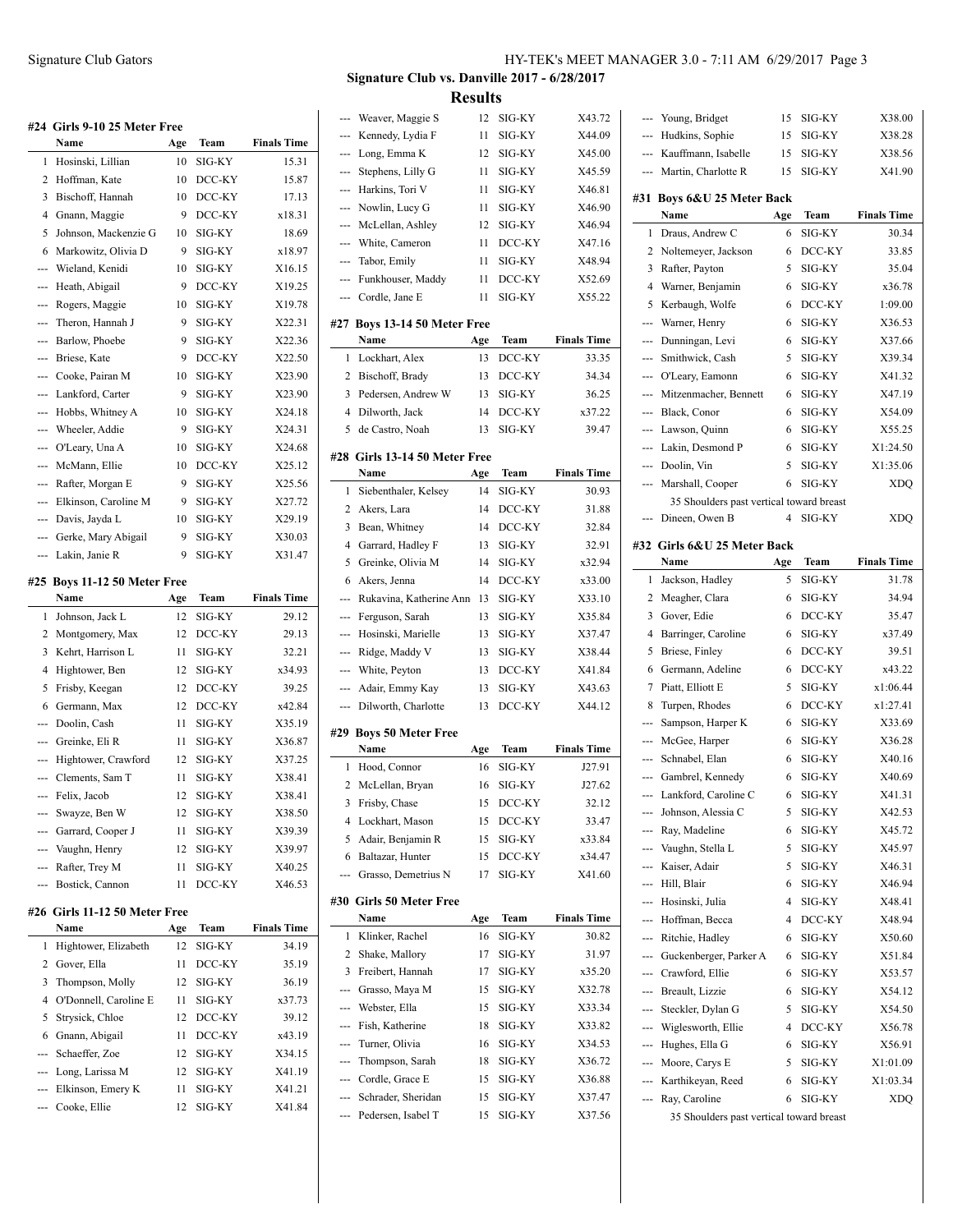|     | Wilkes, Claire A<br>Johnson, Seala                                     | 8<br>7 | SIG-KY<br>SIG-KY | X26.94<br>X28.04   |
|-----|------------------------------------------------------------------------|--------|------------------|--------------------|
| Ξ.  | Gambrel, Madelyn J                                                     | 8      | SIG-KY           | X25.47             |
| 7   | Pennington, Abbie                                                      | 7      | DCC-KY           | x31.91             |
| 6   | Wiglesworth, Anna                                                      | 7      | DCC-KY           | 31.31              |
| 5   | Duncan, Miller                                                         | 8      | SIG-KY           | x29.50             |
| 4   | Cornelius, Ryan                                                        | 8      | SIG-KY           | x27.19             |
| 3   | Gustafson, Grace A                                                     | 8      | SIG-KY           | J23.60             |
| 2   | Pennington, Ellie                                                      | 7      | DCC-KY           | J23.68             |
| 1   | Stephens, Kensley R                                                    | 8      | SIG-KY           | 22.07              |
|     | Name                                                                   | Age    | Team             | <b>Finals Time</b> |
| #34 | Girls 7-8 25 Meter Back                                                |        |                  |                    |
|     | 35 Shoulders past vertical toward breast                               |        |                  |                    |
|     | --- Wilson, Drew W                                                     | 7      | SIG-KY           | <b>XDQ</b>         |
| --- | Morgan, Nathan                                                         | 7      | SIG-KY           | X50.48             |
| --- | Bargo, Bennett                                                         | 8      | SIG-KY           | X46.94             |
| --- | Dilworth, Charlie                                                      | 7      | DCC-KY           | X46.82             |
| --- | Critchfield, Faegan                                                    | 8      | SIG-KY           | X44.04             |
|     | Malhouitre, Nicholas A                                                 | 7      | SIG-KY           | X43.81             |
| --- | Finke, Alex                                                            | 7      | DCC-KY           | X42.88             |
|     | Smithwick, Collin G                                                    | 8      | SIG-KY           | X41.60             |
|     | Dickerson, Cooper                                                      | 7      | SIG-KY           | X41.44             |
| --- | Webster, Nate                                                          | 7      | SIG-KY           | X40.97             |
| --- | Bargo, Jack C                                                          | 7      | SIG-KY           | X40.43             |
|     | --- Chiles, Henry                                                      | 7      | SIG-KY           | X39.50             |
| --- | Theron, Tristan F                                                      | 7      | SIG-KY           | X38.87             |
| --- | Anderson, Rigdon T                                                     | 8      | SIG-KY           | X37.59             |
| --- | Saufley, Beckett N                                                     | 8      | SIG-KY           | X37.53             |
| --- | Rufi, Hudson A                                                         | 7      | SIG-KY           | X37.15             |
| --- | Dearborn, Lucian                                                       | 8      | SIG-KY           | X35.78             |
| --- | Feddock, Anderson R                                                    | 7      | SIG-KY           | X34.78             |
|     | Vaughn, Jack                                                           | 8      | SIG-KY           | X34.58             |
|     | Morita, Jake                                                           | 7      | SIG-KY           | X34.22             |
|     | Rogers, Preston R                                                      | 8      | SIG-KY           | X32.34             |
| --- | Stephens, Will                                                         | 8      | SIG-KY           | X29.25             |
| --- | Jackson, Luke                                                          | 8      | SIG-KY           | X27.50             |
| 6   | Durham, Chandler                                                       | 8      | DCC-KY           | x39.44             |
| 5   | Petkus, Anders                                                         | 7      | DCC-KY           | 28.19              |
| 4   | Gudeman, Tag                                                           | 8      | SIG-KY           | x28.12             |
| 3   | Jefferson, Grey                                                        | 7      | DCC-KY           | 27.00              |
| 2   | Johnson, Will                                                          | 8      | SIG-KY           | 26.71              |
| 1   | Hosinski, Mark Edward                                                  | 8      | SIG-KY           | 24.38              |
|     | Name                                                                   | Age    | Team             | <b>Finals Time</b> |
|     | 35 Shoulders past vertical toward breast<br>#33 Boys 7-8 25 Meter Back |        |                  |                    |
|     | Krift, Madison A                                                       | 6      | SIG-KY           | XDQ                |
|     | 35 Shoulders past vertical toward breast                               |        |                  |                    |
|     |                                                                        |        |                  |                    |

--- Barringer, Beezie M 8 SIG-KY X29.25 --- Hardt, Maggie 8 SIG-KY X29.78 --- Clements, Stella 7 SIG-KY X29.85 --- Mitzenmacher, Layne B 8 SIG-KY X30.35

# **Signature Club vs. Danville 2017 - 6/28/2017 Results**

| ---               | Adair, Ainsley               | 7   | SIG-KY | X30.91             |
|-------------------|------------------------------|-----|--------|--------------------|
| ---               | Greinke, Ava E               | 7   | SIG-KY | X31.30             |
|                   | --- Marshall, Campbell       | 8   | SIG-KY | X31.41             |
| ---               | George, Grace                | 7   | SIG-KY | X32.37             |
| ---               | Baxter, Callaway             | 8   | SIG-KY | X32.56             |
|                   | --- Warner, Madelynn         | 8   | SIG-KY | X32.75             |
| ---               | Karthikeyan, Poppy           | 8   | SIG-KY | X32.94             |
| $---$             | Davis, Zoe                   | 7   | SIG-KY | X35.34             |
|                   | Clark, Catherine E           | 7   | SIG-KY | X35.72             |
| ---               | Howell, Harper               | 7   | SIG-KY | X36.29             |
| $\overline{a}$    | Moore, Wells E               | 7   | SIG-KY | X37.12             |
| ---               | Hudkins, Harper              | 8   | SIG-KY | X37.28             |
| ---               | Gnann, Ellen                 | 7   | DCC-KY | X37.35             |
| ---               | Hill, Maggie L               | 7   | SIG-KY | X37.40             |
| ---               | Mannella, Gia                | 7   | SIG-KY | X37.66             |
| ---               | Wilkes, Ivy                  | 7   | SIG-KY | X37.81             |
| ---               | Breault, Chesley             | 8   | SIG-KY | X37.84             |
|                   | --- Chiles, Kathryn          | 7   | SIG-KY | X38.85             |
| ---               | Perkins, Halle               | 7   | SIG-KY | X38.88             |
| $\qquad \qquad -$ | Bostick, Mackenzie           | 7   | DCC-KY | X40.82             |
| ---               | Morgan, Anneliese            | 8   | SIG-KY | X41.44             |
|                   | --- Heath, Miriam            | 7   | DCC-KY | X43.28             |
| ---               | Meyer, Lilly G               | 8   | SIG-KY | XDQ                |
|                   | 60 False start               |     |        |                    |
|                   |                              |     |        |                    |
|                   | #35 Boys 9-10 25 Meter Back  |     |        |                    |
|                   | Name                         | Age | Team   | <b>Finals Time</b> |
| 1                 | Johnson, Nick M              | 9   | SIG-KY | 19.09              |
| 2                 | Kehrt, Carson L              | 10  | SIG-KY | 19.65              |
| *3                | Lockhart, Andrew             | 9   | DCC-KY | 22.60              |
| *3                | Bostick, Beau                | 9   | DCC-KY | J24.57             |
| 4                 | O'Donnell, Garrett           | 9   | SIG-KY | x22.92             |
| 5                 | Pennington, Henry            | 10  | DCC-KY | x23.31             |
| 7                 | Dilworth, Spencer            | 10  | DCC-KY | x33.41             |
| ---               | Gover, Ethan                 | 9   | DCC-KY | X22.13             |
| $\cdots$          | Doolin, Hayes                | 10  | SIG-KY | X22.53             |
| ---               | Ritchie, Greyson M           | 9   | SIG-KY | X23.16             |
| ---               | Draus, Jack M                | 9   | SIG-KY | X23.62             |
| ---               | Swayze, Joe R                | 9   | SIG-KY | X25.50             |
|                   | --- Feddock, Asher L         | 9.  | SIG-KY | X25.85             |
|                   | --- Cummins, Colt P          | 10  | SIG-KY | X26.31             |
|                   | --- Meagher, Max             | 9   | SIG-KY | X26.97             |
|                   | --- Allen, Carter S          | 10  | SIG-KY | X27.33             |
|                   | --- Carman, Will             | 9   | SIG-KY | X28.00             |
|                   | --- Finke, Sam               | 9   | DCC-KY | X28.03             |
|                   | --- Gerke, Thomas A          | 10  | SIG-KY | X29.72             |
|                   | --- McNee, Connor            | 10  | SIG-KY | X30.91             |
|                   | --- Kaiser, Oliver           | 9   | SIG-KY | X31.51             |
| ---               | Tsappis, Lukas A             | 10  | SIG-KY | X32.60             |
| ---               | Tabor, Reese                 | 9   | SIG-KY | X33.81             |
|                   | --- Pedersen, Jack W         | 9   | SIG-KY | X37.84             |
|                   | --- Ridge, Thomas D          | 9   | SIG-KY | X38.19             |
| ---               | McGee, Max                   | 9   | SIG-KY | X38.61             |
|                   |                              |     |        |                    |
|                   |                              |     |        |                    |
|                   | #36 Girls 9-10 25 Meter Back |     |        |                    |
|                   | Name                         | Age | Team   | <b>Finals Time</b> |

| 3              | Bischoff, Hannah                         | 10 | DCC-KY | 22.16      |
|----------------|------------------------------------------|----|--------|------------|
| 4              | Johnson, Mackenzie G                     | 10 | SIG-KY | 23.60      |
| 5              | Heath, Abigail                           | 9  | DCC-KY | x24.44     |
| 6              | Rogers, Maggie                           | 10 | SIG-KY | x24.46     |
| $\overline{a}$ | Hosinski, Lillian                        | 10 | SIG-KY | X20.19     |
| $---$          | Markowitz, Olivia D                      | 9  | SIG-KY | X24.22     |
| $---$          | Gnann, Maggie                            | 9  | DCC-KY | X24.60     |
| $---$          | Briese, Kate                             | 9  | DCC-KY | X25.93     |
| $---$          | Cooke, Pairan M                          | 10 | SIG-KY | X27.06     |
| $\overline{a}$ | Barlow, Phoebe                           | 9  | SIG-KY | X27.53     |
| $---$          | Hobbs, Whitney A                         | 10 | SIG-KY | X27.93     |
| $\overline{a}$ | Lankford, Carter                         | 9  | SIG-KY | X28.78     |
| ---            | McMann, Ellie                            | 10 | DCC-KY | X29.87     |
| $- - -$        | Elkinson, Caroline M                     | 9  | SIG-KY | X30.22     |
| ---            | Gerke, Mary Abigail                      | 9  | SIG-KY | X30.63     |
| $---$          | Wheeler, Addie                           | 9  | SIG-KY | X30.78     |
| $- - -$        | Rafter, Morgan E                         | 9  | SIG-KY | X31.28     |
| $---$          | O'Leary, Una A                           | 10 | SIG-KY | X32.04     |
|                | --- Lakin, Janie R                       | 9  | SIG-KY | X34.96     |
| ---            | Davis, Jayda L                           | 10 | SIG-KY | X36.34     |
| $---$          | Theron, Hannah J                         | 9  | SIG-KY | <b>XDO</b> |
|                | 35 Shoulders past vertical toward breast |    |        |            |
|                |                                          |    |        |            |

## **#37 Boys 11-12 50 Meter Back**

|                | Name                          | Age | Team   | <b>Finals Time</b> |
|----------------|-------------------------------|-----|--------|--------------------|
| 1              | Johnson, Jack L               | 12  | SIG-KY | 34.53              |
| 2              | Montgomery, Max               | 12  | DCC-KY | 35.12              |
| 3              | Hightower, Ben                | 12  | SIG-KY | 41.82              |
| 4              | Swayze, Ben W                 | 12  | SIG-KY | x45.97             |
| 5              | Germann, Max                  | 12  | DCC-KY | 49.37              |
| 6              | Frisby, Keegan                | 12  | DCC-KY | x53.81             |
| ---            | Kehrt, Harrison L             | 11  | SIG-KY | X41.62             |
| ---            | Clements, Sam T               | 11  | SIG-KY | X43.01             |
| ---            | Garrard, Cooper J             | 11  | SIG-KY | X44.07             |
| ---            | Doolin, Cash                  | 11  | SIG-KY | X45.72             |
| ---            | Hightower, Crawford           | 12  | SIG-KY | X45.88             |
| ---            | Greinke, Eli R                | 11  | SIG-KY | X48.22             |
| ---            | Felix, Jacob                  | 12  | SIG-KY | X49.03             |
| ---            | Vaughn, Henry                 | 12  | SIG-KY | X51.75             |
| $\overline{a}$ | Rafter, Trey M                | 11  | SIG-KY | X51.78             |
| $\overline{a}$ | Bostick, Cannon               | 11  | DCC-KY | X58.50             |
|                | #38 Girls 11-12 50 Meter Back |     |        |                    |
|                | Name                          |     |        |                    |
|                |                               | Age | Team   | <b>Finals Time</b> |
| 1              | Schaeffer, Zoe                | 12  | SIG-KY | 35.22              |
| 2              | Gover, Ella                   | 11  | DCC-KY | 39.59              |
| 3              | Hightower, Elizabeth          | 12  | SIG-KY | 40.54              |
| 4              | Strysick, Chloe               | 12  | DCC-KY | 44.59              |
| 5              | Thompson, Molly               | 12  | SIG-KY | x46.67             |
| 6              | White, Cameron                | 11  | DCC-KY | x53.00             |
| ---            | O'Donnell, Caroline E         | 11  | SIG-KY | X43.72             |
| ---            | Long, Larissa M               | 12  | SIG-KY | X46.13             |
| ---            | Elkinson, Emery K             | 11  | SIG-KY | X48.09             |
| ---            | Kennedy, Lydia F              | 11  | SIG-KY | X50.43             |
| ---            | Stephens, Lilly G             | 11  | SIG-KY | X53.25             |
| ---            | McLellan, Ashley              | 12  | SIG-KY | X53.53             |
| ---            | Weaver, Maggie S              | 12  | SIG-KY | X54.44             |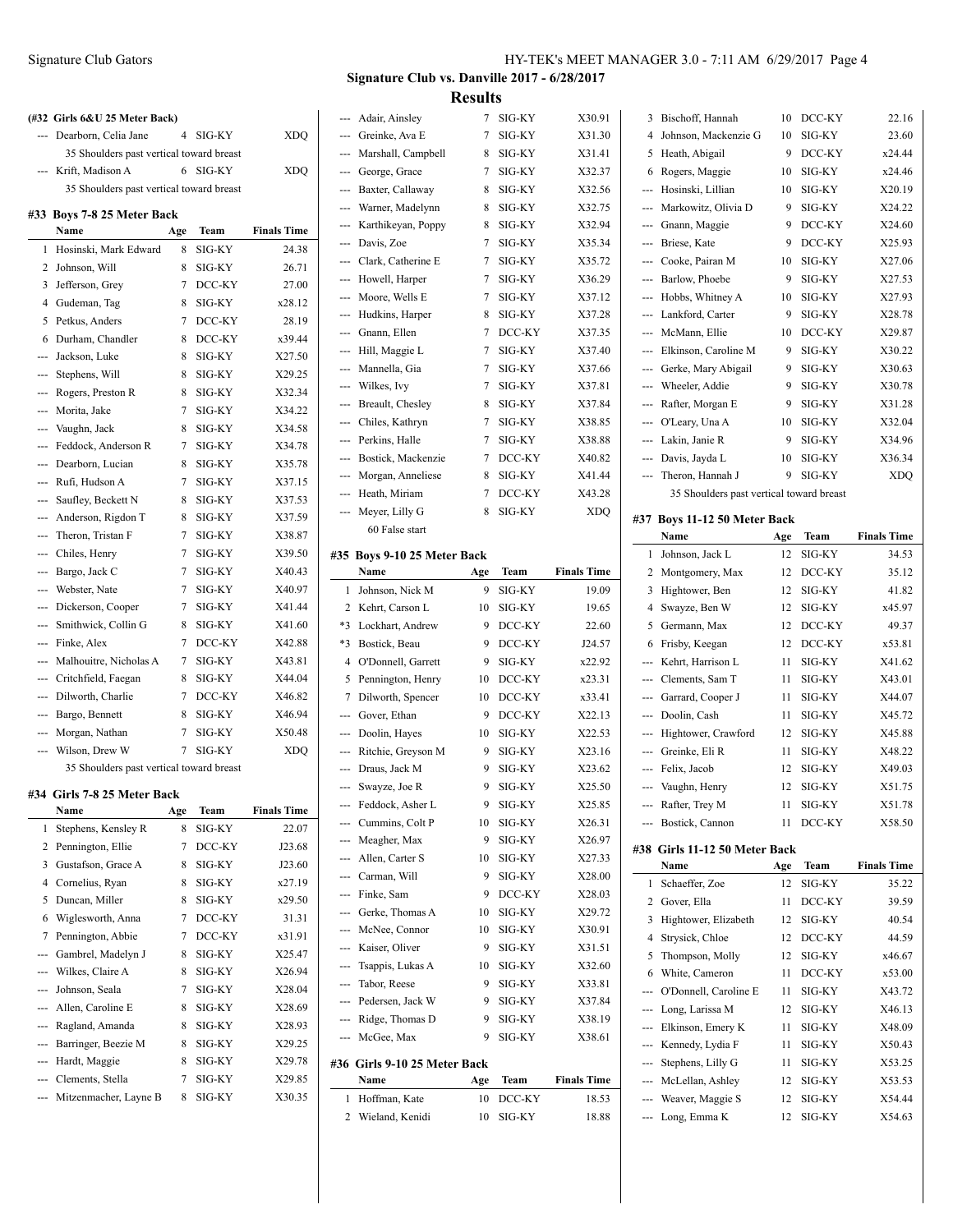# **(#38 Girls 11-12 50 Meter Back)** --- Harkins, Tori V 11 SIG-KY X58.00 --- Tabor, Emily 11 SIG-KY X58.16 --- Nowlin, Lucy G 11 SIG-KY X59.72 --- Cordle, Jane E 11 SIG-KY X1:00.91 --- Gnann, Abigail 11 DCC-KY X1:03.63 --- Funkhouser, Maddy 11 DCC-KY X1:05.43 --- Cooke, Ellie 12 SIG-KY XDQ 36 Completely submerged prior to turn or finish **#39 Boys 13-14 50 Meter Back Name Age Team Finals Time** 1 Lockhart, Alex 13 DCC-KY 42.37 2 Dilworth, Jack 14 DCC-KY 48.69 3 de Castro, Noah 13 SIG-KY 55.07 --- Pedersen, Andrew W 13 SIG-KY X45.10 **#40 Girls 13-14 50 Meter Back Name Age Team Finals Time** 1 Siebenthaler, Kelsey 14 SIG-KY 36.85 2 Akers, Lara 14 DCC-KY 40.53

| 3              | Garrard, Hadley F       | 13  | SIG-KY | 40.68              |
|----------------|-------------------------|-----|--------|--------------------|
| 4              | Akers, Jenna            | 14  | DCC-KY | 41.19              |
| 5              | Bean, Whitney           | 14  | DCC-KY | x41.84             |
| 6              | Greinke, Olivia M       | 14  | SIG-KY | x42.08             |
| ---            | Ridge, Maddy V          | 13  | SIG-KY | X39.41             |
|                | Rukavina, Katherine Ann | 13  | SIG-KY | X40.22             |
|                | Ferguson, Sarah         | 13  | SIG-KY | X46.50             |
|                | Hosinski, Marielle      | 13  | SIG-KY | X51.19             |
| $\overline{a}$ | Dilworth, Charlotte     | 13  | DCC-KY | X51.66             |
| ---            | White, Peyton           | 13  | DCC-KY | X53.15             |
|                | --- Adair, Emmy Kay     | 13  | SIG-KY | X1:00.50           |
|                | #41 Boys 50 Meter Back  |     |        |                    |
|                | Name                    | Age | Team   | <b>Finals Time</b> |
| 1              | Hood, Connor            | 16  | SIG-KY | 32.91              |
| 2              | McLellan, Bryan         | 16  | SIG-KY | 34.50              |
| 3              | Baltazar, Hunter        | 15  | DCC-KY | 36.00              |
| 4              | Adair, Benjamin R       | 15  | SIG-KY | x56.18             |
|                | Grasso. Demetrius N     | 17  | SIG-KY | X50.41             |

#### **#42 Girls 50 Meter Back**

|                           | Name                   | Age | <b>Team</b>   | <b>Finals Time</b> |
|---------------------------|------------------------|-----|---------------|--------------------|
| 1                         | Shake, Mallory         | 17  | SIG-KY        | 35.22              |
| 2                         | Turner, Olivia         | 16  | SIG-KY        | 36.37              |
| 3                         | Webster, Ella          | 15  | SIG-KY        | x39.47             |
| 4                         | Kazee, Lorayne         | 15  | SIG-KY        | x44.42             |
| ---                       | Thompson, Sarah        | 18  | SIG-KY        | X41.75             |
|                           | --- Cordle, Grace E    | 15  | SIG-KY        | X43.00             |
|                           | --- Pedersen, Isabel T | 15  | SIG-KY        | X44.47             |
| ---                       | Grasso, Maya M         | 15  | <b>SIG-KY</b> | X44.75             |
|                           | --- Schrader, Sheridan | 15  | SIG-KY        | X44.79             |
|                           | --- Hudkins, Sophie    | 15  | SIG-KY        | X46.50             |
| #43 Boys 8&U 25 Meter Fly |                        |     |               |                    |
|                           | Name                   | Age | <b>Team</b>   | <b>Finals Time</b> |
| 1                         | Hosinski, Mark Edward  | 8   | SIG-KY        | 21.35              |
| 2                         | Jefferson, Grey        | 7   | DCC-KY        | 29.31              |

# Signature Club Gators HY-TEK's MEET MANAGER 3.0 - 7:11 AM 6/29/2017 Page 5

**Signature Club vs. Danville 2017 - 6/28/2017 Results**

| 3              | Johnson, Will                         | 8   | SIG-KY           | 29.41              |
|----------------|---------------------------------------|-----|------------------|--------------------|
| 4              | Stephens, Will                        | 8   | SIG-KY           | x37.60             |
| ---            | Draus, Andrew C                       | 6   | SIG-KY           | X34.31             |
|                | Finke, Alex                           | 7   | DCC-KY           | DO                 |
|                | 20 Scissors kick                      |     |                  |                    |
|                | Durham, Chandler                      | 8   | DCC-KY           | DQ                 |
|                | 21 Non-simultaneous arms              |     |                  |                    |
|                | Petkus, Anders                        | 7   | DCC-KY           | XDQ                |
|                | 20 Scissors kick                      |     |                  |                    |
|                |                                       |     |                  |                    |
|                | #44 Girls 8&U 25 Meter Fly<br>Name    | Age | Team             | <b>Finals Time</b> |
| 1              | Cornelius, Ryan                       | 8   | SIG-KY           | J26.87             |
| 2              | Stephens, Kensley R                   | 8   | SIG-KY           | J22.19             |
| 3              | Wilkes, Claire A                      | 8   | SIG-KY           | x27.74             |
| $\overline{4}$ |                                       | 7   |                  | 28.31              |
|                | Pennington, Ellie                     |     | DCC-KY           |                    |
| ---            | Gustafson, Grace A                    | 8   | SIG-KY           | X26.13             |
| ---            | Greinke, Ava E                        | 7   | SIG-KY           | X27.22             |
| ---            | Barringer, Beezie M                   | 8   | SIG-KY           | X32.50             |
| ---            | Warner, Madelynn                      | 8   | SIG-KY           | X33.78             |
| ---            | Johnson, Seala                        | 7   | SIG-KY           | X34.39             |
| ---            | Pennington, Abbie                     | 7   | DCC-KY           | X35.88             |
| ---            | Chiles, Kathryn                       | 7   | SIG-KY           | X52.26             |
| ---            | Ragland, Amanda                       | 8   | SIG-KY           | <b>XDQ</b>         |
|                | 20 Scissors kick                      |     |                  |                    |
|                | Wiglesworth, Anna                     | 7   | DCC-KY           | DQ                 |
|                | 20 Kick breaststroke type             |     |                  |                    |
|                | Gnann, Ellen                          | 7   | DCC-KY           | XDQ                |
|                | 20 Kick breaststroke type             |     |                  |                    |
|                |                                       |     |                  |                    |
|                | Mitzenmacher, Layne B                 | 8   | SIG-KY           | XDQ                |
|                | 20 Kick breaststroke type             |     |                  |                    |
|                | Heath, Miriam                         | 7   | DCC-KY           | XDQ                |
|                | 20 Scissors kick                      |     |                  |                    |
|                | Bostick, Mackenzie                    | 7   | DCC-KY           | DQ                 |
|                | 20 Scissors kick                      |     |                  |                    |
| #45            |                                       |     |                  |                    |
|                | Boys 9-10 25 Meter Fly<br>Name        | Age | Team             | <b>Finals Time</b> |
| 1              | Johnson, Nick M                       | 9   | SIG-KY           | 18.31              |
| 2              | Gover, Ethan                          | 9   | DCC-KY           | 19.66              |
| 3              |                                       | 10  | SIG-KY           | 20.31              |
| 5              | Kehrt, Carson L<br>Lockhart, Andrew   | 9   | DCC-KY           | 20.44              |
| *6             | Doolin, Hayes                         | 10  | SIG-KY           | xJ20.38            |
| *6             | Pennington, Henry                     | 10  | DCC-KY           | x24.42             |
| ---            | O'Donnell, Garrett                    | 9   | SIG-KY           | X19.90             |
| ---            |                                       | 9   | SIG-KY           |                    |
| ---            | Ritchie, Greyson M                    | 9   |                  | X23.53             |
| ---            | Bostick, Beau                         | 9   | DCC-KY<br>SIG-KY | X24.56             |
|                | Meagher, Max                          |     |                  | X24.71             |
| ---            | Draus, Jack M                         | 9   | SIG-KY           | X25.56             |
|                | --- Swayze, Joe R                     | 9   | SIG-KY           | X26.63             |
|                | --- Cummins, Colt P                   | 10  | SIG-KY           | X26.75             |
|                | --- Feddock, Asher L                  | 9   | SIG-KY           | X27.96             |
|                | --- Finke, Sam                        | 9   | DCC-KY           | X33.88             |
|                | --- Allen, Carter S                   | 10  | SIG-KY           | X36.62             |
|                | Carman, Will                          | 9   | SIG-KY           | <b>XDQ</b>         |
|                | 20 Scissors kick                      |     |                  |                    |
|                | Kaiser, Oliver<br>20 Alternating Kick | 9   | SIG-KY           | XDQ                |

 $\overline{\phantom{a}}$ 

|                          | #46 Girls 9-10 25 Meter Flv         |     |        |                    |
|--------------------------|-------------------------------------|-----|--------|--------------------|
|                          | Name                                | Age | Team   | <b>Finals Time</b> |
| 1                        | Hoffman, Kate                       | 10  | DCC-KY | 17.06              |
| 2                        | Hosinski, Lillian                   | 10  | SIG-KY | J17.69             |
| 3                        | Wieland, Kenidi                     | 10  | SIG-KY | J17.37             |
| 4                        | Markowitz, Olivia D                 | 9   | SIG-KY | x19.27             |
| 5                        | Gnann, Maggie                       | 9   | DCC-KY | 21.50              |
| 6                        | Heath, Abigail                      | 9   | DCC-KY | x24.06             |
| ---                      | Bischoff, Hannah                    | 10  | DCC-KY | X21.72             |
|                          | Rogers, Maggie                      | 10  | SIG-KY | X22.44             |
|                          | Johnson, Mackenzie G                | 10  | SIG-KY | X26.50             |
| ---                      | Cooke, Pairan M                     | 10  | SIG-KY | X26.62             |
|                          | Barlow, Phoebe                      | 9   | SIG-KY | X26.87             |
| ---                      | O'Leary, Una A                      | 10  | SIG-KY | X29.73             |
| ---                      | Briese, Kate                        | 9   | DCC-KY | X30.41             |
| ---                      | Lankford, Carter                    | 9   | SIG-KY | X31.18             |
| ---                      | Wheeler, Addie                      | 9   | SIG-KY | X31.94             |
| ---                      | Elkinson, Caroline M                | 9   | SIG-KY | X34.19             |
| ---                      | Gerke, Mary Abigail                 | 9   | SIG-KY | X34.21             |
| ---                      | McMann, Ellie                       | 10  | DCC-KY | <b>XDO</b>         |
|                          | 20 Scissors kick                    |     |        |                    |
|                          | #47 Boys 11-12 50 Meter Fly         |     |        |                    |
|                          | Name                                | Age | Team   | <b>Finals Time</b> |
| 1                        | Montgomery, Max                     | 12  | DCC-KY | 32.19              |
| 2                        | Johnson, Jack L                     | 12  | SIG-KY | J32.19             |
| 3                        | Kehrt, Harrison L                   | 11  | SIG-KY | 36.28              |
| 4                        | Hightower, Ben                      | 12  | SIG-KY | x37.69             |
| 5                        | Frisby, Keegan                      | 12  | DCC-KY | 46.71              |
| 6                        | Bostick, Cannon                     | 11  | DCC-KY | x1:04.72           |
| ---                      | Hightower, Crawford                 | 12  | SIG-KY | X41.47             |
|                          | Clements, Sam T                     | 11  | SIG-KY | X43.31             |
|                          | Garrard, Cooper J                   | 11  | SIG-KY | X47.22             |
| ---                      | Doolin, Cash                        | 11  | SIG-KY | X47.50             |
| ---                      | Swayze, Ben W                       | 12  | SIG-KY | X48.81             |
|                          | Greinke, Eli R                      | 11  | SIG-KY | X50.78             |
| ---                      |                                     |     |        |                    |
|                          | #48 Girls 11-12 50 Meter Fly        |     |        |                    |
|                          | Name                                | Age | Team   | <b>Finals Time</b> |
| 1                        | Schaeffer, Zoe                      | 12  | SIG-KY | 33.47              |
| 2                        | Gover, Ella                         | 11  | DCC-KY | 39.63              |
| 3                        | O'Donnell, Caroline E               | 11  | SIG-KY | 42.01              |
| 4                        | Hightower, Elizabeth                | 12  | SIG-KY | x42.28             |
| 5                        | Strysick, Chloe                     | 12  | DCC-KY | 47.69              |
| $\overline{\phantom{a}}$ | Elkinson, Emery K                   | 11  | SIG-KY | X46.57             |
| ---                      | Long, Larissa M                     | 12  | SIG-KY | X50.66             |
| ---                      | Long, Emma K                        | 12  | SIG-KY | X57.31             |
| ---                      | Tabor, Emily                        | 11  | SIG-KY | XDQ                |
|                          | 20 Kick breaststroke type           |     |        |                    |
|                          |                                     |     |        |                    |
|                          | #49 Boys 13-14 50 Meter Fly<br>Name | Age | Team   | <b>Finals Time</b> |
|                          | Bischoff, Brady                     | 13  | DCC-KY | 39.85              |
|                          |                                     |     |        |                    |
| 1                        |                                     |     |        |                    |
| 2                        | Pedersen, Andrew W                  | 13  | SIG-KY | 40.31              |
|                          | #50 Girls 13-14 50 Meter Fly        |     |        |                    |
|                          | Name                                | Age | Team   | <b>Finals Time</b> |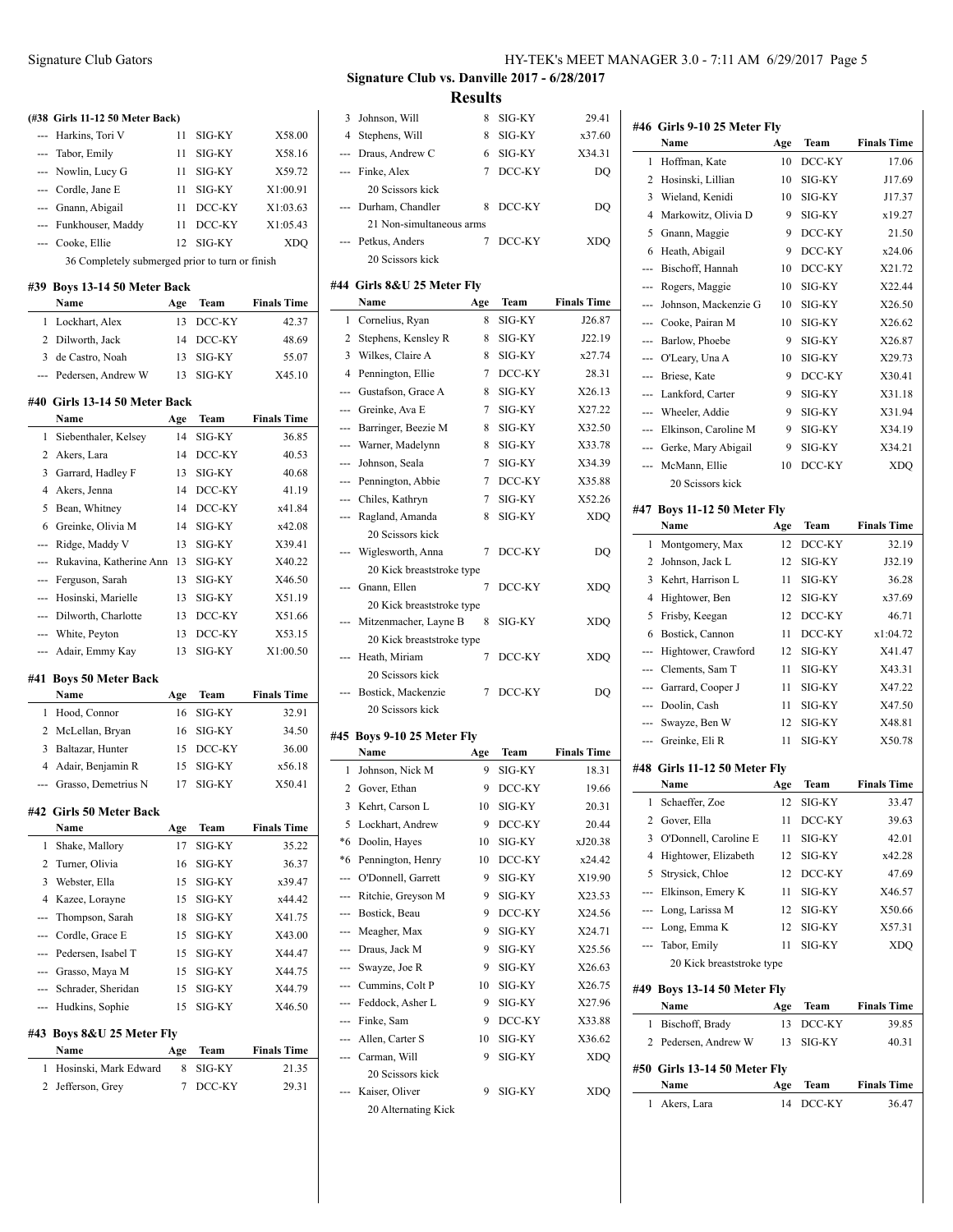|              | (#50 Girls 13-14 50 Meter Fly)        |          |        |                    |     |
|--------------|---------------------------------------|----------|--------|--------------------|-----|
| 2            | Rukavina, Katherine Ann 13            |          | SIG-KY | 36.62              |     |
|              | 3 Garrard, Hadley F                   | 13       | SIG-KY | 37.16              |     |
|              | 4 Bean, Whitney                       | 14       | DCC-KY | 37.70              |     |
|              | 5 Ferguson, Sarah                     | 13       | SIG-KY | x41.13             |     |
|              | --- Greinke, Olivia M                 | 14       | SIG-KY | X39.71             |     |
|              | #51 Boys 50 Meter Fly                 |          |        |                    |     |
|              | Name                                  | Age      | Team   | <b>Finals Time</b> |     |
|              | 1 Hood, Connor                        | 16       | SIG-KY | J32.16             | #5. |
|              | 2 Lockhart, Mason                     | 15       | DCC-KY | J31.61             |     |
|              | 3 Frisby, Chase                       | 15       | DCC-KY | 36.82              |     |
|              |                                       |          |        |                    |     |
|              | #52 Girls 50 Meter Fly                |          |        |                    |     |
|              | Name                                  | Age      | Team   | <b>Finals Time</b> |     |
| 1            | Klinker, Rachel                       | 16       | SIG-KY | 32.44              |     |
|              | 2 Shake, Mallory                      | 17       | SIG-KY | 33.04              |     |
|              | --- Webster, Ella                     | 15       | SIG-KY | X35.90             |     |
|              | --- Cordle, Grace E                   | 15       | SIG-KY | X39.43             |     |
|              | --- Grasso, Maya M                    | 15       | SIG-KY | X41.93             |     |
|              | #53 Boys 8&U 25 Meter Breast          |          |        |                    |     |
|              | Name                                  | Age      | Team   | <b>Finals Time</b> |     |
| $\mathbf{1}$ | Jackson, Luke                         | 8        | SIG-KY | 27.35              |     |
|              | 2 Durham, Chandler                    | 8        | DCC-KY | 31.15              |     |
|              | 3 Saufley, Beckett N                  | 8        | SIG-KY | 32.16              |     |
|              | 4 Petkus, Anders                      | 7        | DCC-KY | 33.56              |     |
| 5            | Johnson, Will                         | 8        | SIG-KY | x33.85             |     |
| ---          | Hosinski, Mark Edward                 | 8        | SIG-KY | X30.84             |     |
|              | Vaughn, Jack                          | 8        | SIG-KY | X32.59             |     |
|              | --- Anderson, Rigdon T                | 8        | SIG-KY | X36.10             |     |
|              | --- Jefferson, Grey                   | 7        | DCC-KY | X37.78             |     |
|              | --- Gudeman, Tag                      | 8        | SIG-KY | X37.97             |     |
|              | --- Stephens, Will                    | 8        | SIG-KY | X39.12             |     |
| ---          | Finke, Alex                           | 7        | DCC-KY | DQ                 |     |
|              | 10 Downward butterfly kick            |          |        |                    |     |
|              |                                       |          |        |                    |     |
|              | #54 Girls 8&U 25 Meter Breast<br>Name |          | Team   | <b>Finals Time</b> |     |
| 1            | Greinke, Ava E                        | Age<br>7 | SIG-KY | 29.03              | #50 |
|              |                                       | 8        | SIG-KY | 29.82              |     |
|              | 2 Mitzenmacher, Layne B               |          |        |                    |     |

| 54 - Giris 8&U 45 Meter Breast |                       |     |        | 11 Hands brought beyond the hipline during stroke |                        |                                |     |          |                    |
|--------------------------------|-----------------------|-----|--------|---------------------------------------------------|------------------------|--------------------------------|-----|----------|--------------------|
|                                | Name                  | Age | Team   | <b>Finals Time</b>                                |                        |                                |     |          |                    |
|                                | Greinke, Ava E        | 7   | SIG-KY | 29.03                                             |                        | #56 Girls 9-10 25 Meter Breast |     |          |                    |
| 2                              | Mitzenmacher, Layne B | 8   | SIG-KY | 29.82                                             |                        | Name                           | Age | Team     | <b>Finals Time</b> |
| 3.                             | Johnson, Seala        | 7   | SIG-KY | x31.08                                            |                        | 1 Wieland, Kenidi              | 10  | SIG-KY   | 20.25              |
| 4                              | Pennington, Abbie     | 7   | DCC-KY | 40.09                                             | 2                      | Hosinski, Lillian              | 10  | SIG-KY   | 21.03              |
| 5                              | Wiglesworth, Anna     | 7   | DCC-KY | 45.42                                             | 3                      | Gnann, Maggie                  | 9   | DCC-KY   | 22.63              |
|                                | Stephens, Kensley R   | 8   | SIG-KY | X26.82                                            | 4                      | Bischoff, Hannah               | 10  | DCC-KY   | 24.63              |
|                                | Gambrel, Madelyn J    | 8   | SIG-KY | X29.62                                            | 5                      | Rogers, Maggie                 | 10  | $SIG-KY$ | x27.77             |
|                                | Gustafson, Grace A    | 8   | SIG-KY | X30.23                                            | 6                      | Heath, Abigail                 | 9   | DCC-KY   | x29.25             |
|                                | Barringer, Beezie M   | 8   | SIG-KY | X30.28                                            |                        | Hoffman, Kate                  | 10  | DCC-KY   | X23.72             |
|                                | Hardt, Maggie         | 8   | SIG-KY | X31.63                                            | $\qquad \qquad \cdots$ | O'Leary, Una A                 | 10  | SIG-KY   | X26.47             |
| ---                            | Wilkes, Claire A      | 8   | SIG-KY | X32.03                                            | $\qquad \qquad \cdots$ | Wheeler, Addie                 | 9   | SIG-KY   | X26.50             |
|                                | Clements, Stella      | 7   | SIG-KY | X33.22                                            | ---                    | Cooke, Pairan M                | 10  | $SIG-KY$ | X27.34             |
| ---                            | Breault, Chesley      | 8   | SIG-KY | X33.90                                            | $\qquad \qquad -$      | Markowitz, Olivia D            | 9   | SIG-KY   | X27.49             |
|                                | Warner, Madelynn      | 8   | SIG-KY | X33.95                                            | ---                    | Johnson, Mackenzie G           | 10  | SIG-KY   | X27.53             |
| ---                            | Pennington, Ellie     |     | DCC-KY | X35.49                                            |                        | Elkinson, Caroline M           | 9   | SIG-KY   | X27.82             |
|                                | Ragland, Amanda       | 8   | SIG-KY | X37.84                                            | $\qquad \qquad \cdots$ | Lankford, Carter               | 9   | $SIG-KY$ | X28.84             |
| ---                            | Hill, Maggie L        |     | SIG-KY | X39.49                                            |                        | Theron. Hannah J               | 9   | $SIG-KY$ | X28.94             |
|                                | George, Grace         | 7   | SIG-KY | X39.75                                            | $\qquad \qquad \cdots$ | Barlow, Phoebe                 | 9   | SIG-KY   | X29.74             |
|                                | Cornelius, Ryan       | 8   | SIG-KY | X41.33                                            | $\qquad \qquad -$      | Briese, Kate                   | 9   | DCC-KY   | X30.06             |
|                                |                       |     |        |                                                   | ---                    | Hobbs, Whitney A               | 10  | $SIG-KY$ | X36.59             |

# Signature Club Gators HY-TEK's MEET MANAGER 3.0 - 7:11 AM 6/29/2017 Page 6

**Signature Club vs. Danville 2017 - 6/28/2017 Results**

|     | --- Chiles, Kathryn                               | 7               | SIG-KY    | XDQ                |  |
|-----|---------------------------------------------------|-----------------|-----------|--------------------|--|
|     | 10 Scissors kick                                  |                 |           |                    |  |
|     | Gnann, Ellen                                      | 7               | DCC-KY    | <b>XDQ</b>         |  |
|     | 10 Scissors kick                                  |                 |           |                    |  |
|     | --- Heath, Miriam<br>10 Seissors kick             | 7               | DCC-KY    | <b>XDO</b>         |  |
|     |                                                   |                 |           |                    |  |
|     | Bostick, Mackenzie                                | $7\phantom{.0}$ | DCC-KY    | DQ                 |  |
|     | 11 Hands brought beyond the hipline during stroke |                 |           |                    |  |
|     | #55 Boys 9-10 25 Meter Breast                     |                 |           |                    |  |
|     | Name                                              | Age             | Team      | <b>Finals Time</b> |  |
| 1   | Meagher, Max                                      | 9               | SIG-KY    | 23.60              |  |
|     | 2 Doolin, Hayes                                   | 10              | SIG-KY    | 23.87              |  |
| 3   | O'Donnell, Garrett                                | 9               | SIG-KY    | x25.56             |  |
|     | 4 Gover, Ethan                                    | 9               | DCC-KY    | 25.69              |  |
|     | 5 Pennington, Henry                               | 10              | DCC-KY    | 28.03              |  |
|     | 6 Bostick, Beau                                   | - 9             | DCC-KY    | x30.50             |  |
|     | --- Johnson, Nick M                               | - 9             | SIG-KY    | X23.72             |  |
|     | --- Kehrt, Carson L                               | 10              | SIG-KY    | X24.56             |  |
|     | --- Lockhart, Andrew                              | - 9             | DCC-KY    | X25.44             |  |
|     | --- Tsappis, Lukas A                              | 10              | SIG-KY    | X28.10             |  |
|     | --- Swayze, Joe R                                 | - 9             | SIG-KY    | X28.58             |  |
|     | --- Cummins, Colt P                               | 10              | SIG-KY    | X30.15             |  |
|     | --- Kaiser, Oliver                                | 9               | SIG-KY    | X30.38             |  |
|     | --- Feddock, Asher L                              | 9               | SIG-KY    | X30.75             |  |
|     | --- Draus, Jack M                                 | 9               | SIG-KY    | X32.82             |  |
|     | --- Ritchie, Greyson M                            | 9               | SIG-KY    | X32.88             |  |
|     | --- McGee, Max                                    | 9               | SIG-KY    | X33.19             |  |
|     | --- McNee, Connor                                 | - 10            | SIG-KY    | X34.43             |  |
|     | --- Pedersen, Jack W                              | 9               | SIG-KY    | X35.28             |  |
|     | --- Finke, Sam                                    | 9               | DCC-KY    | X37.75             |  |
|     | --- Tabor, Reese                                  | 9               | SIG-KY    | <b>XDQ</b>         |  |
|     | 10 Scissors kick                                  |                 |           |                    |  |
|     | Ridge, Thomas D                                   | 9               | SIG-KY    | <b>XDQ</b>         |  |
|     | 15 One hand touch                                 |                 |           |                    |  |
|     | --- Carman, Will                                  | 9               | SIG-KY    | <b>XDQ</b>         |  |
|     | 11 Hands brought beyond the hipline during stroke |                 |           |                    |  |
|     | #56 Girls 9-10 25 Meter Breast                    |                 |           |                    |  |
|     | Name                                              | Age             | Team      | <b>Finals Time</b> |  |
| 1   | Wieland, Kenidi                                   |                 | 10 SIG-KY | 20.25              |  |
| 2   | Hosinski, Lillian                                 | 10              | SIG-KY    | 21.03              |  |
| 3   | Gnann, Maggie                                     | 9               | DCC-KY    | 22.63              |  |
| 4   | Bischoff, Hannah                                  | 10              | DCC-KY    | 24.63              |  |
| 5   | Rogers, Maggie                                    | 10              | SIG-KY    | x27.77             |  |
| 6   | Heath, Abigail                                    | 9               | DCC-KY    | x29.25             |  |
| --- | Hoffman, Kate                                     | 10              | DCC-KY    | X23.72             |  |
| --- | O'Leary, Una A                                    | 10              | SIG-KY    | X26.47             |  |
| --- | Wheeler, Addie                                    | 9               | SIG-KY    | X26.50             |  |
|     | --- Cooke, Pairan M                               | 10              | SIG-KY    | X27.34             |  |
| --- | Markowitz, Olivia D                               | 9               | SIG-KY    | X27.49             |  |
|     | --- Johnson, Mackenzie G                          | 10              | SIG-KY    | X27.53             |  |
| --- | Elkinson, Caroline M                              | 9               | SIG-KY    | X27.82             |  |
| --- |                                                   |                 |           |                    |  |
|     | Lankford, Carter                                  | 9               | SIG-KY    | X28.84             |  |
| --- | Theron, Hannah J                                  | 9               | SIG-KY    | X28.94             |  |

| $\overline{a}$                                                                                                                                                                                                                                                                                                                                                                                                                                                             | McMann, Ellie                            | 10       | DCC-KY           | XDQ                |
|----------------------------------------------------------------------------------------------------------------------------------------------------------------------------------------------------------------------------------------------------------------------------------------------------------------------------------------------------------------------------------------------------------------------------------------------------------------------------|------------------------------------------|----------|------------------|--------------------|
|                                                                                                                                                                                                                                                                                                                                                                                                                                                                            | 10 Scissors kick                         |          |                  |                    |
|                                                                                                                                                                                                                                                                                                                                                                                                                                                                            |                                          |          |                  |                    |
|                                                                                                                                                                                                                                                                                                                                                                                                                                                                            | #57 Boys 11-12 50 Meter Breast           |          |                  |                    |
|                                                                                                                                                                                                                                                                                                                                                                                                                                                                            | Name                                     | Age      | Team             | <b>Finals Time</b> |
| 1                                                                                                                                                                                                                                                                                                                                                                                                                                                                          | Kehrt, Harrison L                        | 11       | SIG-KY           | 43.91              |
| 2                                                                                                                                                                                                                                                                                                                                                                                                                                                                          | Doolin, Cash                             | 11       | SIG-KY           | 45.29              |
| 3                                                                                                                                                                                                                                                                                                                                                                                                                                                                          | Greinke, Eli R                           | 11       | SIG-KY           | x46.25             |
| 4                                                                                                                                                                                                                                                                                                                                                                                                                                                                          | Germann, Max                             | 12       | DCC-KY           | 58.88              |
| 5                                                                                                                                                                                                                                                                                                                                                                                                                                                                          | Bostick, Cannon                          | 11       | DCC-KY           | 1:00.75            |
| $\overline{a}$                                                                                                                                                                                                                                                                                                                                                                                                                                                             | Johnson, Jack L                          | 12       | SIG-KY           | X41.88             |
| ---                                                                                                                                                                                                                                                                                                                                                                                                                                                                        | Montgomery, Max                          | 12       | DCC-KY           | X45.35             |
| ---                                                                                                                                                                                                                                                                                                                                                                                                                                                                        | Vaughn, Henry                            | 12       | SIG-KY           | X49.25             |
| $---$                                                                                                                                                                                                                                                                                                                                                                                                                                                                      | Clements, Sam T                          | 11       | SIG-KY           | X49.78             |
| ---                                                                                                                                                                                                                                                                                                                                                                                                                                                                        | Hightower, Crawford                      | 12       | SIG-KY           | X51.31             |
| $\cdots$                                                                                                                                                                                                                                                                                                                                                                                                                                                                   | Swayze, Ben W                            | 12       | SIG-KY           | X52.50             |
| ---                                                                                                                                                                                                                                                                                                                                                                                                                                                                        | Hightower, Ben                           | 12       | SIG-KY           | X52.94             |
| ---                                                                                                                                                                                                                                                                                                                                                                                                                                                                        | Rafter, Trey M                           | 11       | SIG-KY           | X58.04             |
| ---                                                                                                                                                                                                                                                                                                                                                                                                                                                                        | Felix, Jacob                             | 12       | SIG-KY           | X1:03.00           |
| ---                                                                                                                                                                                                                                                                                                                                                                                                                                                                        | Garrard, Cooper J                        | 11       | SIG-KY           | X1:05.53           |
|                                                                                                                                                                                                                                                                                                                                                                                                                                                                            |                                          |          |                  |                    |
|                                                                                                                                                                                                                                                                                                                                                                                                                                                                            | #58 Girls 11-12 50 Meter Breast          |          |                  |                    |
|                                                                                                                                                                                                                                                                                                                                                                                                                                                                            | Name                                     | Age      | Team             | <b>Finals Time</b> |
| 1                                                                                                                                                                                                                                                                                                                                                                                                                                                                          | Schaeffer, Zoe                           | 12       | SIG-KY           | 44.50              |
| 2                                                                                                                                                                                                                                                                                                                                                                                                                                                                          | O'Donnell, Caroline E                    | 11       | SIG-KY           | 50.91              |
| 3                                                                                                                                                                                                                                                                                                                                                                                                                                                                          | Elkinson, Emery K                        | 11       | SIG-KY           | x51.52             |
| 4                                                                                                                                                                                                                                                                                                                                                                                                                                                                          | Gnann, Abigail                           | 11       | DCC-KY           | 54.75              |
| 5                                                                                                                                                                                                                                                                                                                                                                                                                                                                          | White, Cameron                           | 11       | DCC-KY           | 59.47              |
| 6                                                                                                                                                                                                                                                                                                                                                                                                                                                                          | Funkhouser, Maddy                        | 11       | DCC-KY           | x1:06.22           |
| $\frac{1}{2} \left( \frac{1}{2} \right) \left( \frac{1}{2} \right) \left( \frac{1}{2} \right) \left( \frac{1}{2} \right) \left( \frac{1}{2} \right) \left( \frac{1}{2} \right) \left( \frac{1}{2} \right) \left( \frac{1}{2} \right) \left( \frac{1}{2} \right) \left( \frac{1}{2} \right) \left( \frac{1}{2} \right) \left( \frac{1}{2} \right) \left( \frac{1}{2} \right) \left( \frac{1}{2} \right) \left( \frac{1}{2} \right) \left( \frac{1}{2} \right) \left( \frac$ | Gover, Ella                              | 11       | DCC-KY           | X47.22             |
| ---                                                                                                                                                                                                                                                                                                                                                                                                                                                                        | Thompson, Molly                          | 12       | SIG-KY           | X48.43             |
| ---                                                                                                                                                                                                                                                                                                                                                                                                                                                                        | Hightower, Elizabeth                     | 12       | SIG-KY           | X48.47             |
| ---                                                                                                                                                                                                                                                                                                                                                                                                                                                                        | Long, Larissa M                          | 12       | SIG-KY           | X51.60             |
| ---                                                                                                                                                                                                                                                                                                                                                                                                                                                                        | Long, Emma K                             | 12       | SIG-KY           | X52.69             |
|                                                                                                                                                                                                                                                                                                                                                                                                                                                                            |                                          |          |                  |                    |
| ---                                                                                                                                                                                                                                                                                                                                                                                                                                                                        | McLellan, Ashley                         | 12       | SIG-KY           | X55.59             |
| ---                                                                                                                                                                                                                                                                                                                                                                                                                                                                        | Tabor, Emily                             | 11       | SIG-KY           | X56.25             |
| $---$                                                                                                                                                                                                                                                                                                                                                                                                                                                                      | Kennedy, Lydia F                         | 11       | SIG-KY           | X57.75             |
| ---                                                                                                                                                                                                                                                                                                                                                                                                                                                                        | Weaver, Maggie S                         | 12       | SIG-KY           | X59.37             |
| ---                                                                                                                                                                                                                                                                                                                                                                                                                                                                        | Cooke, Ellie                             | 12       | SIG-KY           | X59.70             |
| ---                                                                                                                                                                                                                                                                                                                                                                                                                                                                        | Stephens, Lilly G                        | 11       | SIG-KY           | X1:00.22           |
| ---                                                                                                                                                                                                                                                                                                                                                                                                                                                                        | Cordle, Jane E                           | 11       | SIG-KY           | X1:01.38           |
|                                                                                                                                                                                                                                                                                                                                                                                                                                                                            | --- Harkins, Tori V                      | 11       | SIG-KY           | X1:01.49           |
|                                                                                                                                                                                                                                                                                                                                                                                                                                                                            | --- Nowlin, Lucy G                       | 11       | SIG-KY           | X1:06.75           |
|                                                                                                                                                                                                                                                                                                                                                                                                                                                                            | #59 Boys 13-14 50 Meter Breast           |          |                  |                    |
|                                                                                                                                                                                                                                                                                                                                                                                                                                                                            | Name                                     | Age      | Team             | <b>Finals Time</b> |
| 1                                                                                                                                                                                                                                                                                                                                                                                                                                                                          | Bischoff, Brady                          | 13       | DCC-KY           | 43.79              |
|                                                                                                                                                                                                                                                                                                                                                                                                                                                                            | Lockhart, Alex                           |          | DCC-KY           | 44.35              |
| 2                                                                                                                                                                                                                                                                                                                                                                                                                                                                          |                                          | 13       |                  |                    |
| 3                                                                                                                                                                                                                                                                                                                                                                                                                                                                          | Pedersen, Andrew W                       | 13       | SIG-KY           | 46.68              |
| 4                                                                                                                                                                                                                                                                                                                                                                                                                                                                          | de Castro, Noah                          | 13       | SIG-KY           | 52.41              |
| 5                                                                                                                                                                                                                                                                                                                                                                                                                                                                          | Dilworth, Jack                           | 14       | DCC-KY           | x55.75             |
|                                                                                                                                                                                                                                                                                                                                                                                                                                                                            | #60 Girls 13-14 50 Meter Breast          |          |                  |                    |
|                                                                                                                                                                                                                                                                                                                                                                                                                                                                            | Name                                     | Age      | Team             | <b>Finals Time</b> |
| 1                                                                                                                                                                                                                                                                                                                                                                                                                                                                          | Siebenthaler, Kelsey                     | 14       | SIG-KY           | 41.94              |
| 2                                                                                                                                                                                                                                                                                                                                                                                                                                                                          | Akers, Jenna                             | 14       | DCC-KY           | 42.31              |
| 3                                                                                                                                                                                                                                                                                                                                                                                                                                                                          |                                          |          |                  |                    |
|                                                                                                                                                                                                                                                                                                                                                                                                                                                                            |                                          |          |                  |                    |
|                                                                                                                                                                                                                                                                                                                                                                                                                                                                            | Greinke, Olivia M                        | 14       | SIG-KY           | 42.62              |
| 4<br>5                                                                                                                                                                                                                                                                                                                                                                                                                                                                     | Rukavina, Katherine Ann<br>White, Peyton | 13<br>13 | SIG-KY<br>DCC-KY | x47.89<br>54.56    |